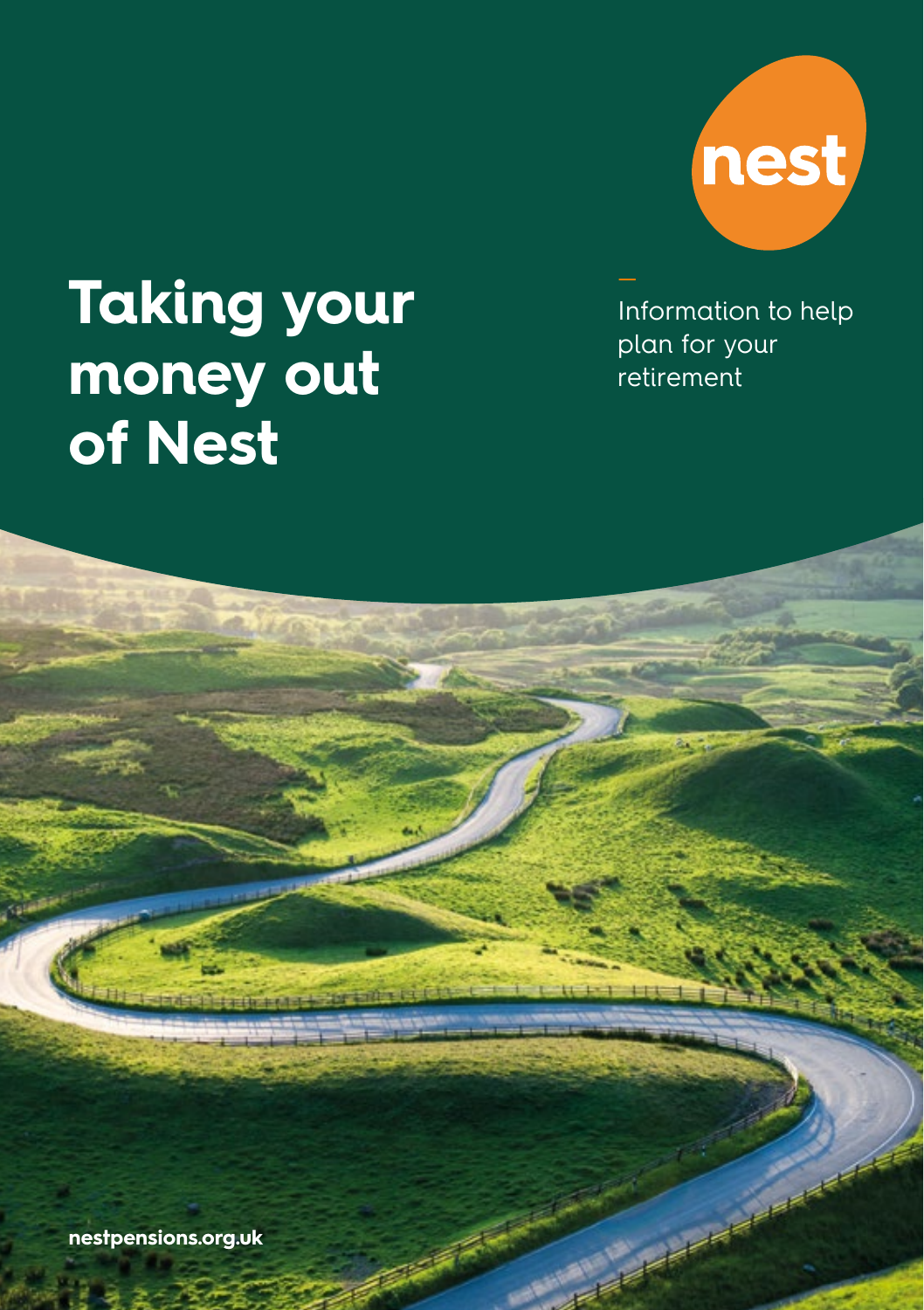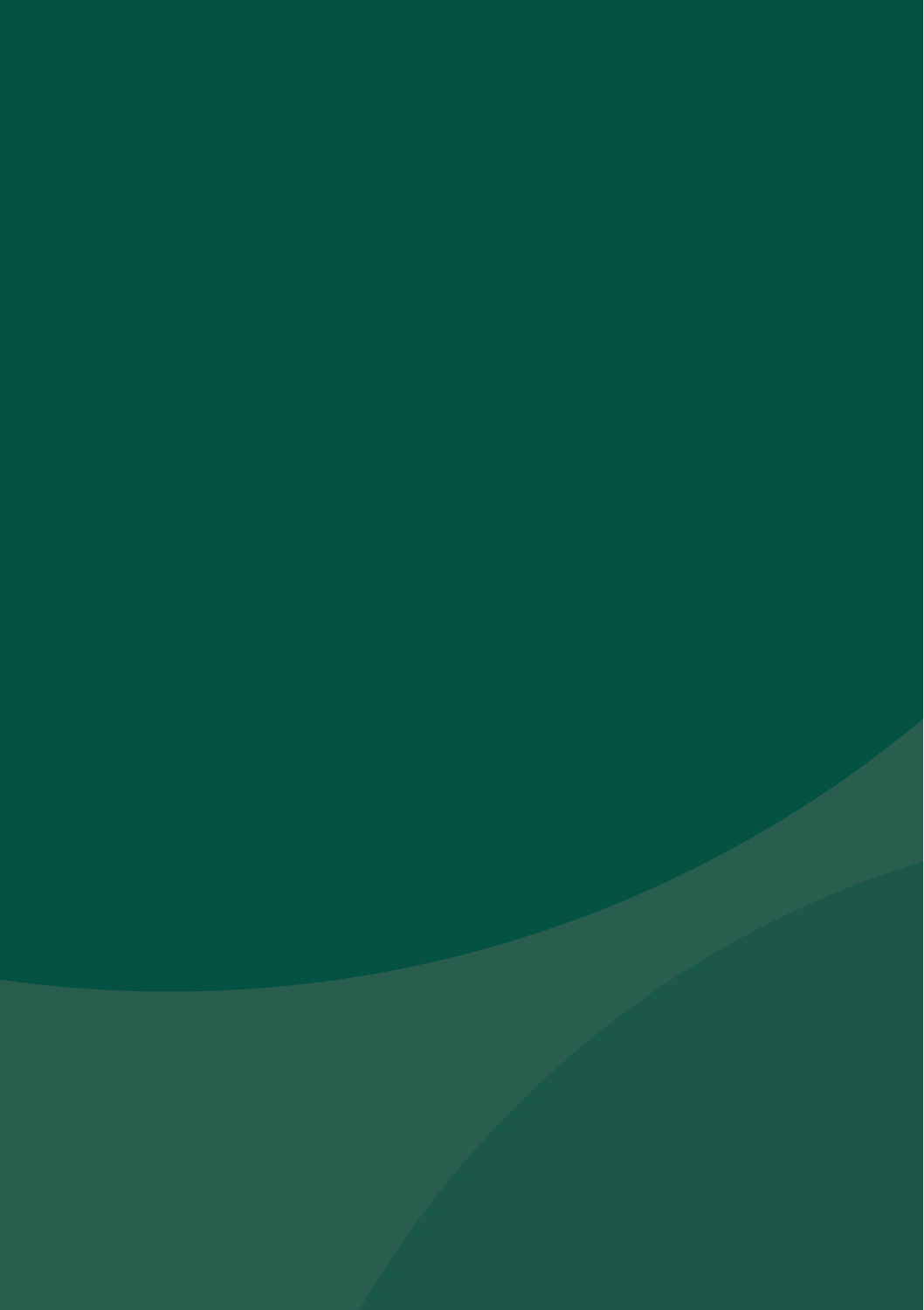# **Contents**

| Before you start                            |    |
|---------------------------------------------|----|
| Beware of pension scams                     | 5  |
| Getting guidance from<br>Pension Wise       | 6  |
| Starting to think about<br>your retirement? |    |
| Approaching your<br>retirement date         | 10 |
| Tax and your pension pot                    | 20 |
| Jargon buster                               | 26 |

To the best of our knowledge, all information in this booklet, including tax rates and allowances, is correct at the time of publication in April 2022.

—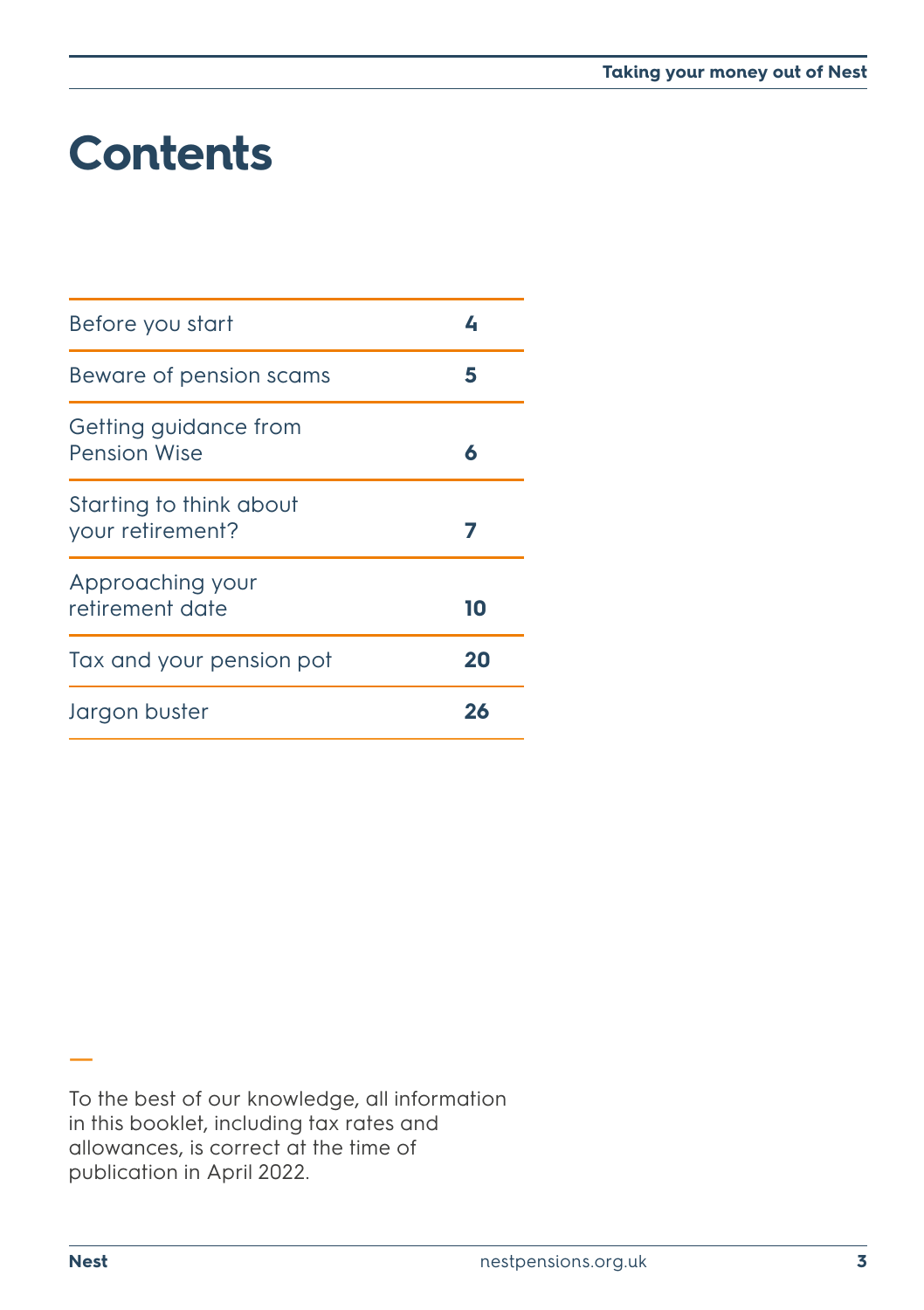# <span id="page-3-0"></span>**Before you start**

This booklet is part of your Nest retirement pack and should be read alongside your retirement letter, which is sent to you six months before the retirement age we hold for you. It doesn't give you financial advice and is provided for information only.

When we talk about retirement we mean the point in your life when you choose to take some or all of your money out of Nest.

It doesn't necessarily mean you'll stop working. Some people decide to take some or all of their money out when they reach a particular age but they still want to work as well. Also, reaching retirement age doesn't mean you have to retire. You can keep contributing to your Nest pot and help it grow if you decide to retire later.

The decisions you make now about whether to continue saving or take some or all of your money out will determine how much is available to you. Your retirement could last for many years, so it's important to think carefully about your options.

There's a lot to think about, so don't rush to make any decision. Take some time to read about and talk through all your options. This will help you choose how and when to take some or all of your money out of Nest or any other pension scheme you have.

#### **Things to do**

- Check your State Pension details to see your retirement age and the amount you should receive.
- Trace other pensions you may have at **[gov.uk/find-pension](https://www.gov.uk/find-pension-contact-details)[contact-details](https://www.gov.uk/find-pension-contact-details)**
- Estimate your retirement income with the MoneyHelper pension calculator at **[moneyhelper.org.uk/](https://www.moneyhelper.org.uk/pension-calculator) [pension-calculator](https://www.moneyhelper.org.uk/pension-calculator)**
- Visit **[moneyhelper.org.uk/](http://moneyhelper.org.uk/pensionwise) [pensionwise](http://moneyhelper.org.uk/pensionwise)** to find out more about your options when you're ready to retire.
- Read through the options in this booklet about what's available when nearing retirement.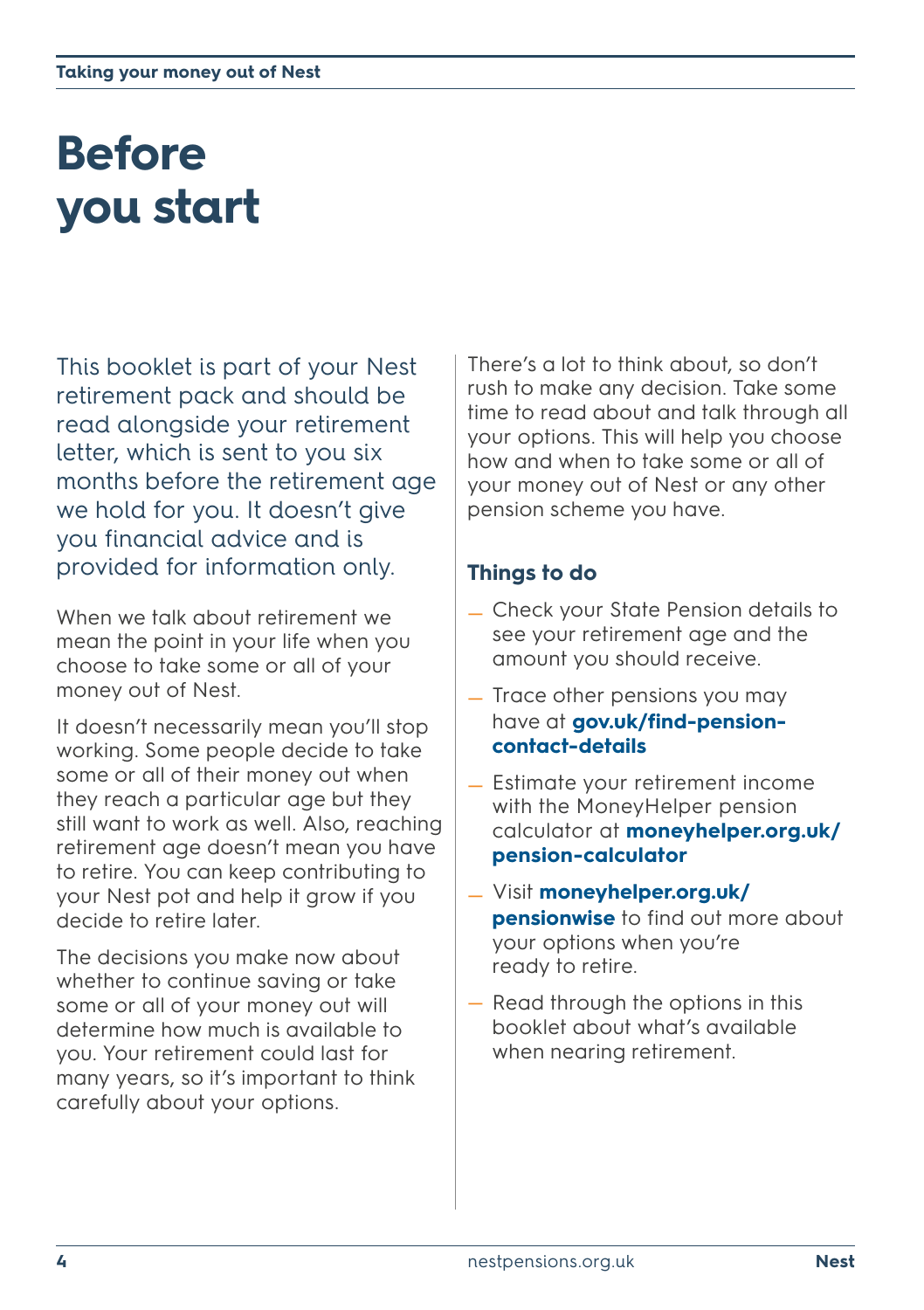# <span id="page-4-1"></span><span id="page-4-0"></span>**Beware of pension scams**

Some people have built up a lot of money in their pension pots. This has attracted an increasing number of scams that target people approaching retirement.

#### **Spotting a scam**

Scams can take many forms and their tactics often change. Here are some of the typical warning signs to look out for:

#### **What they usually offer**

- $-$  high growth investment opportunities for your pension savings, usually overseas
- early access to your retirement pot if you're under 55

#### **Telltale language**

- upfront cash or a free pension review
- offers to cash in or liberate your pension, pension loans, early pension release, pension selling or saving advance
- unique or one-off investments, often with guaranteed returns

#### **How they may deal with you**

- approach you over the phone, by text or at your door
- pressure you to sign documents quickly, for example with a courier at your door
- encourage you to speed up your pension transfer

#### **What can happen**

Scams are designed to look appealing, but they usually end with people losing some or even all of their retirement savings. Once you've signed over your money, you can't get it back. Not only that, you can also face large tax penalties for taking an unauthorised payment from your retirement pot.

#### **What you should do**

It's sensible to get independent advice on any offer to transfer your pension. Or you can check with MoneyHelper on 0800 678 1648. Never rush any decision or sign anything under pressure. If you think you've already been approached by a scammer, call Action Fraud on 0300 123 2040.

Find out more at **[fca.org.uk/](http://www.fca.org.uk/scamsmart/how-avoid-pension-scams) [scamsmart/how-avoid](http://www.fca.org.uk/scamsmart/how-avoid-pension-scams)[pension-scams](http://www.fca.org.uk/scamsmart/how-avoid-pension-scams)**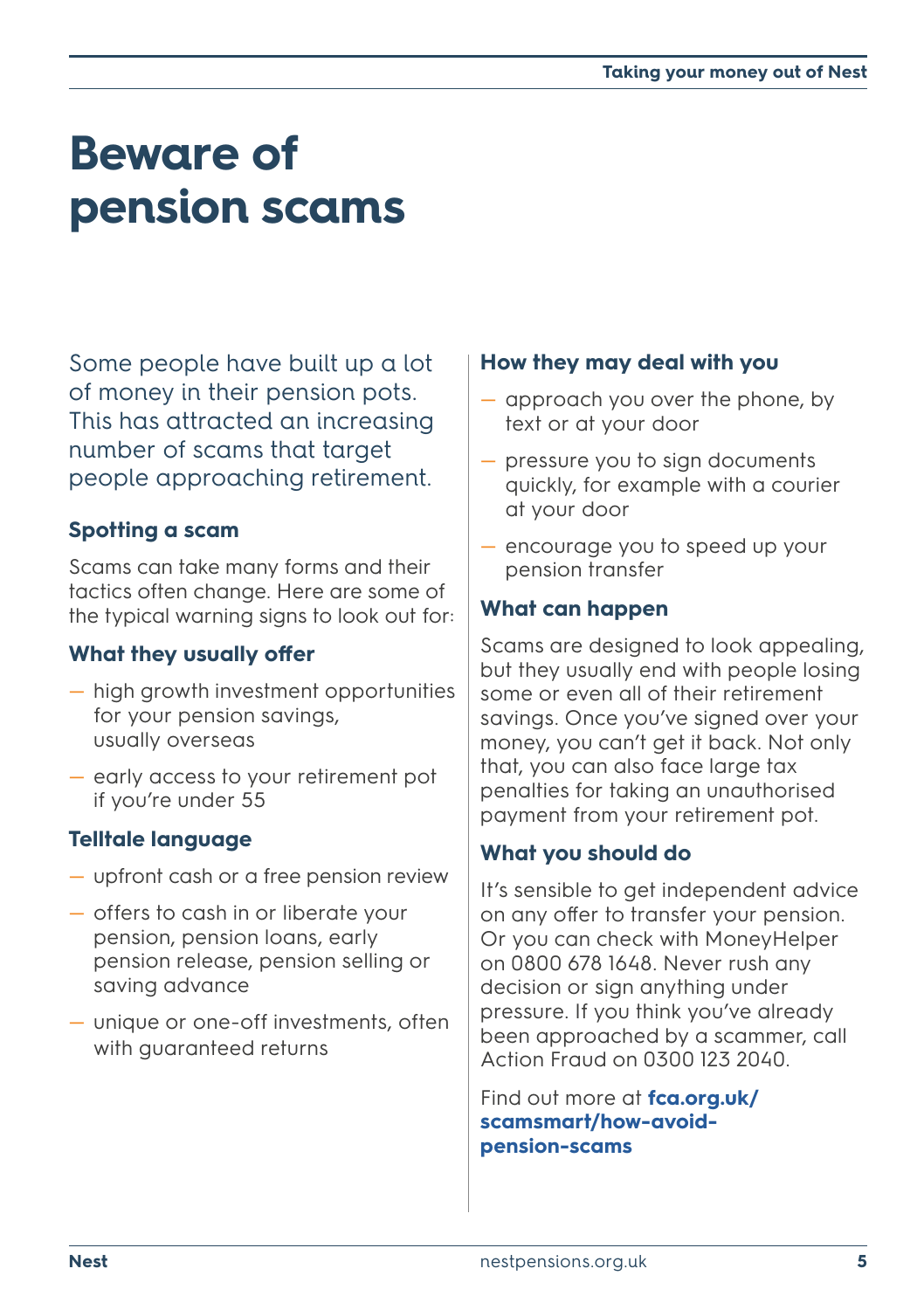# <span id="page-5-1"></span><span id="page-5-0"></span>**Getting guidance from Pension Wise**

The government has set up a service to offer free, impartial guidance on your retirement options. The Pension Wise service from MoneyHelper, will explain all your options, the decisions you'll need to make and what tax or fees to look out for when you take money from your pot.

When you're starting to think about your retirement, you should call Pension Wise on 0800 138 3944 or visit **[moneyhelper.org.uk/pensionwise](http://moneyhelper.org.uk/pensionwise)** to book a phone or in-person appointment, or to arrange a meeting at a Citizens Advice branch. You can arrange your appointment any time from the day you turn 50.

To make sure they can give you the right information, Pension Wise will ask you about all of the pension schemes you're saving in. You'll find all the information you need about your savings with Nest in your retirement letter or latest annual benefit statement. You can access your Nest account at **[nestpensions.org.uk/login](http://nestpensions.org.uk/login)**

You may be asked if your scheme includes any guarantees, special features, restrictions or conditions. None of these apply to your Nest retirement pot.

You can also find lots of general guidance about retirement options at **[moneyhelper.org.uk/pensionwise](http://moneyhelper.org.uk/pensionwise)**

#### **Other ways to get help**

Like with any big financial decision, you may want to get professional advice to help you decide on a personal retirement plan.

MoneyHelper can help you find out about professional financial advice, the different types available, when you might need it and where to get it from. It's all on their website at **[moneyhelper.org.uk/en](http://moneyhelper.org.uk/en)**

An independent financial adviser will be able to give you advice about your options while taking into account your individual circumstances. They usually charge you for the advice and any services they provide. You can find an adviser near you at **[moneyhelper.org.](http://moneyhelper.org.uk/retirement-directory) [uk/retirement-directory](http://moneyhelper.org.uk/retirement-directory)**

Any advice you receive will be independent of Nest and Nest won't be responsible for any fees you may be charged.



A service from

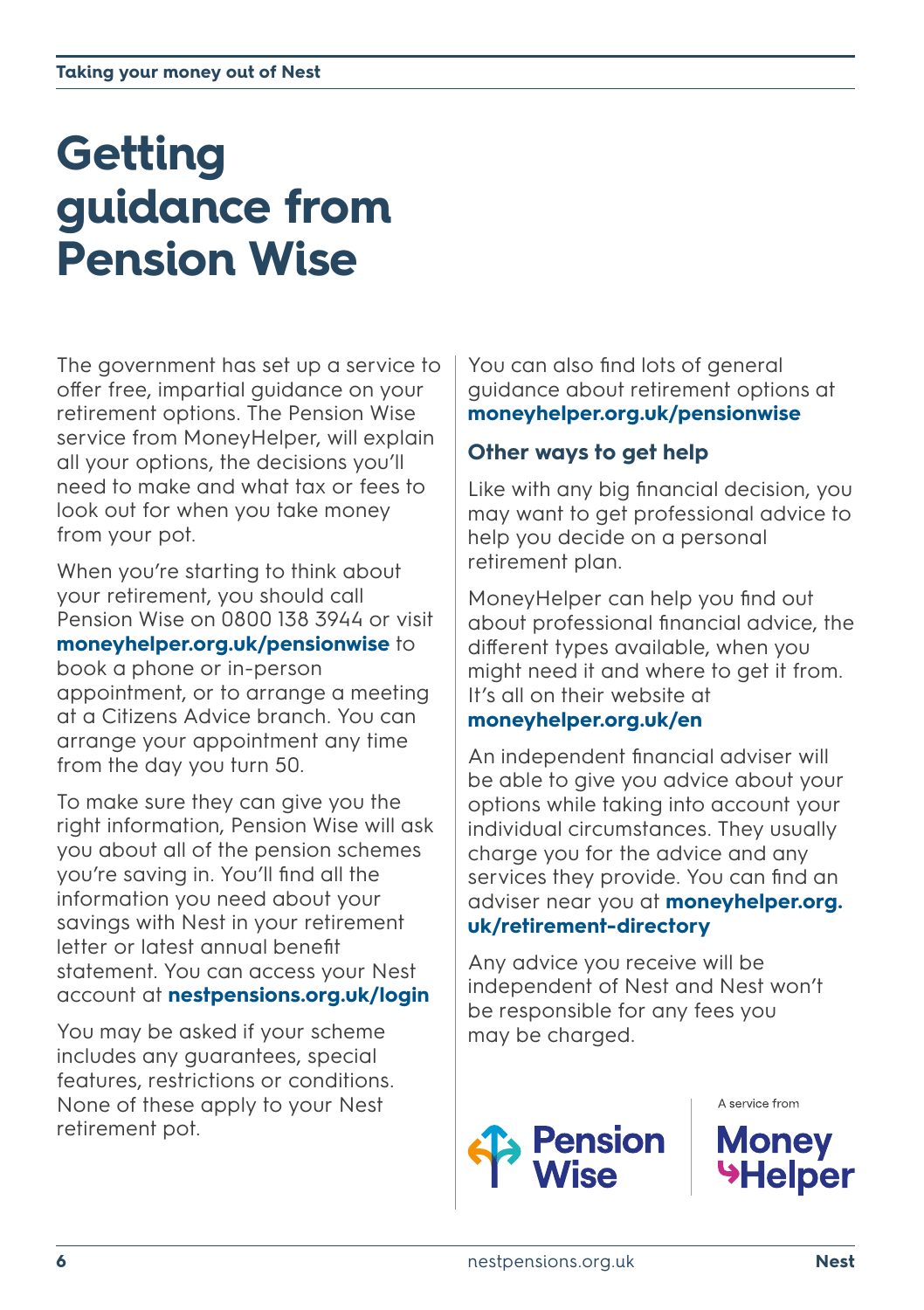# <span id="page-6-0"></span>**Starting to think about your retirement?**

Your retirement's important. You could be retired for 20 years or more, so you need to consider your retirement plans carefully.

Thinking carefully about your retirement can help you make the most of the money you've saved.

Some of the things that will have a big impact on your retirement are:

- how old you are when you choose to take some or all of your money out of Nest
- how many years you've been saving
- how much you regularly save
- the level of retirement income you'll need

The number of years you've saved and the size of the retirement pot you've built up will affect the cash lump sum and any retirement income you could get. This is also true of any other retirement pots you may have. The value of retirement pots can go up and down and saving for longer gives you more time to try and grow your money.

#### **You can change your Nest retirement date at any time by visiting [nestpensions.org.uk/login](http://nestpensions.org.uk/login) and logging in to your account.**

### **Your retirement date**

It's important to let us know when you plan on taking your money out of Nest as far in advance as possible. If your money is invested in a Nest Retirement Date Fund, we'll aim to manage your pot so it's ready for the year we expect you to take your money out. Unless you've told us differently, we've assumed you'll take your money out of Nest at either age 65 or your State Pension age when you joined the scheme. Which of these applies to you will depend on your date of birth.

#### **Post retirement date**

If you're saving in a Nest Retirement Date Fund and don't take your money out of your pot on your retirement date, we'll move your money into a different fund based on how much is in your pot.

If your pot has less than £10,000, or if you're over 70, we'll put your money in our Post Retirement Date Fund. If you've set your retirement date for when you're aged 59 or under, your pot will also be moved to this fund. This will make it easy for you to withdraw money, either in one go or in a series of withdrawals, soon after your Nest retirement date. However, this may not be the best place for your money if you plan to keep it with Nest for a number of years. In that case, you could consider changing your retirement date or moving your pot to one of our other fund choices.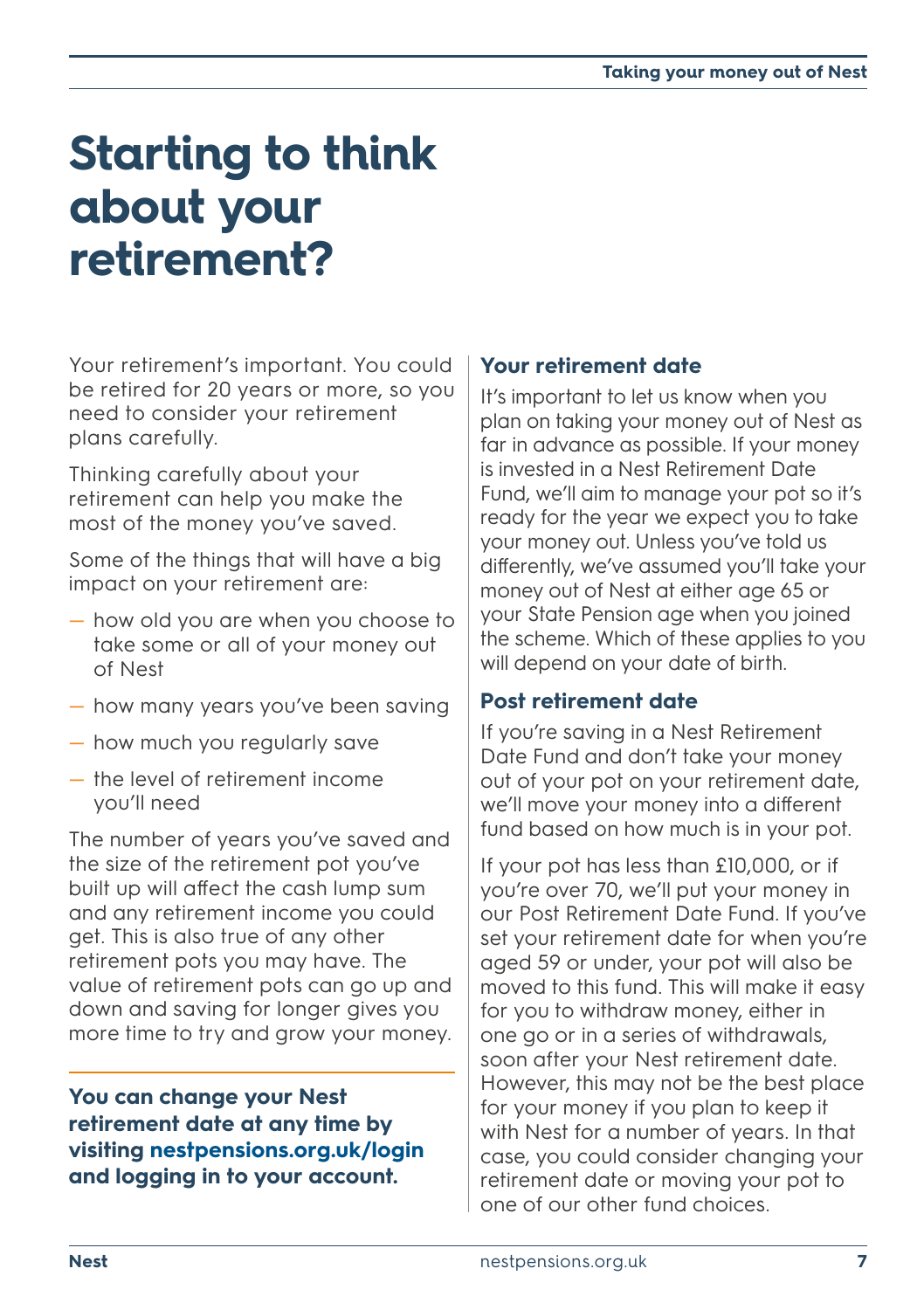You may want to get professional advice about this. If you decide to make a change, you'll need to log in to your account to let us know.

If your pot has over £10,000 and you're aged at least 60 and no more than 70, we'll move your money to the Nest Guided Retirement Fund – see **[page 15](#page-14-0)**.

### **1. What will you get in retirement?**

You need to know what your overall household income will be when you retire, taking into account your income from all sources. If applicable, you should also think about your spouse's or partner's financial circumstances when considering your own retirement.

The types of things you need to bear in mind are:

- whether your spouse or partner is still working
- when they expect to retire
- whether you want to put off your retirement until your spouse or partner retires
- whether you'll decide to carry on working, either full-time or part-time
- how much your State Pension will be
- what you have in the way of savings, from pensions or otherwise
- whether your spouse or partner has their own pension or will be relying on your savings

#### **How much will you need?**

It's a good idea to think about how your spending is likely to change in retirement. For example, when you stop working you might spend less on things like transport. On the other hand, with more time on your hands, you may want to spend more on leisure activities and holidays. You might want a lump sum to finish paying off your mortgage.

Understanding how much you'd like in retirement can help you identify how and when you'll want to take your money from your pot.

There are some useful online tools to help, including the budget calculator from MoneyHelper at **[moneyhelper.](http://moneyhelper.org.uk/budget-planner) [org.uk/budget-planner](http://moneyhelper.org.uk/budget-planner)**

Using the budget calculator, you can:

- decide what kind of retirement income you want, for example half your earnings
- work out whether you're on track to get the retirement you want
- build a budget of your expected post retirement expenses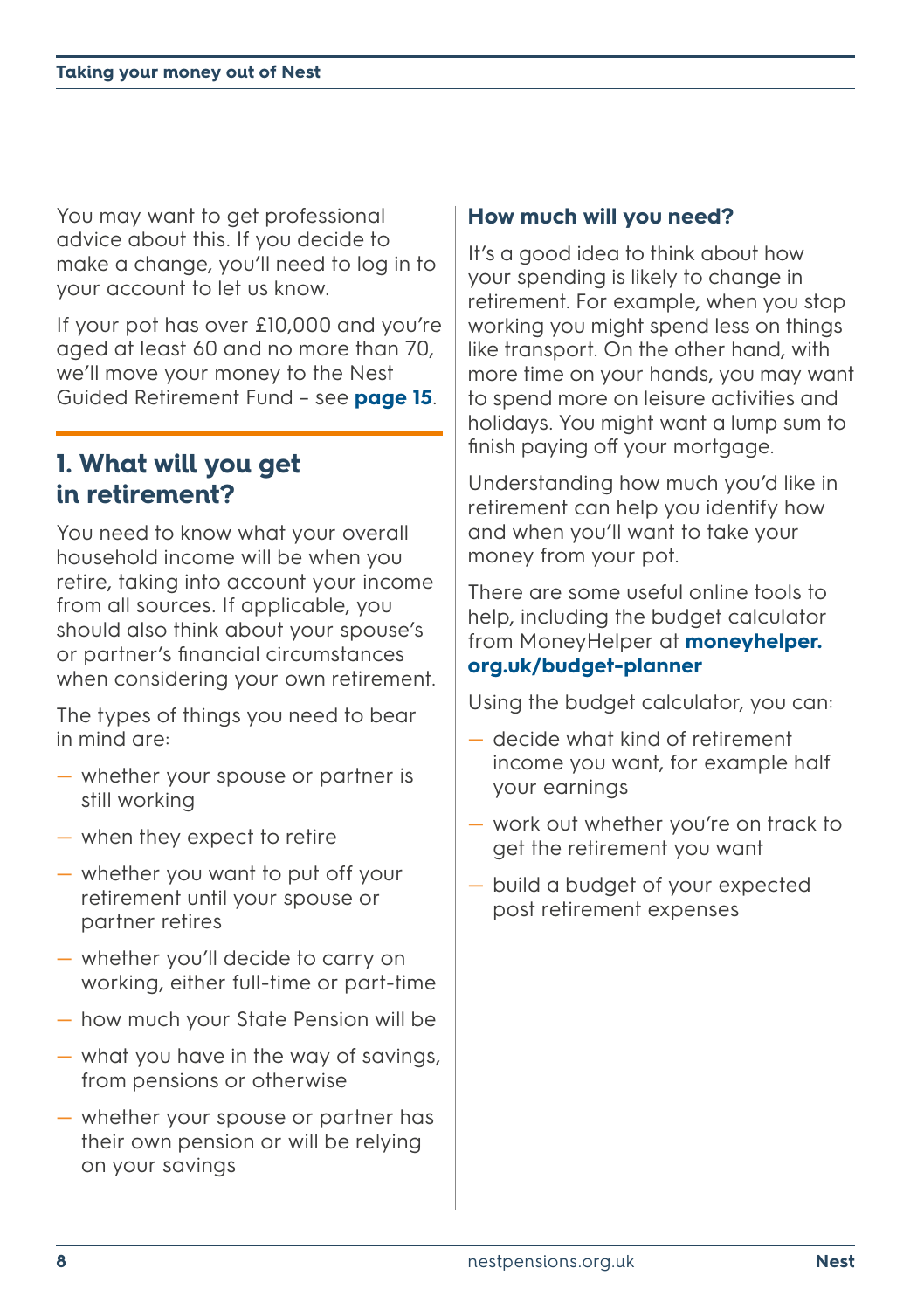# **2. Find out about your State Pension**

Most of us will get a State Pension from the government when we reach our State Pension age. This will be 66, 67 or 68 for most of us, depending on when we were born. You can check when your State Pension age is at **[gov.uk/](http://gov.uk/state-pension-age) [state-pension-age](http://gov.uk/state-pension-age)**

The full State Pension is currently £185.15 per week. The amount you get will depend on your National Insurance contribution record.

You can get your State Pension forecast by contacting the Department for Work and Pensions (DWP) on 0800 731 0175 or via **[gov.uk/check-state-pension](http://gov.uk/check-state-pension)** 

Your spouse or partner should also do this. If you or they don't currently have a National Insurance contribution record that enables you to qualify for a full State Pension, you may be able to top this up by paying additional voluntary contributions.

Those on low incomes in retirement may be entitled to other benefits. You can find out more about this from MoneyHelper.

# **3. What about other pension savings?**

You should gather the details of any pension savings you've built up during your working life.

Looking at the details of all your sources of retirement income will help you decide when you can retire and how and when to take your money out of Nest.

You may have other pension pots in addition to the one you hold with Nest. When you know how much these are worth today, tools like the pension calculator from MoneyHelper can help you get an idea of how much these could give you in retirement. You can find this at **[moneyhelper.org.uk/](http://moneyhelper.org.uk/pension-calculator) [pension-calculator](http://moneyhelper.org.uk/pension-calculator)**

If you can't find details of your other pension pots, you could try and find them using the DWP free pension tracing service.

Go to **[gov.uk/find-pension-contact](http://gov.uk/find-pension-contact-details)[details](http://gov.uk/find-pension-contact-details)** or you can call 0800 731 0193.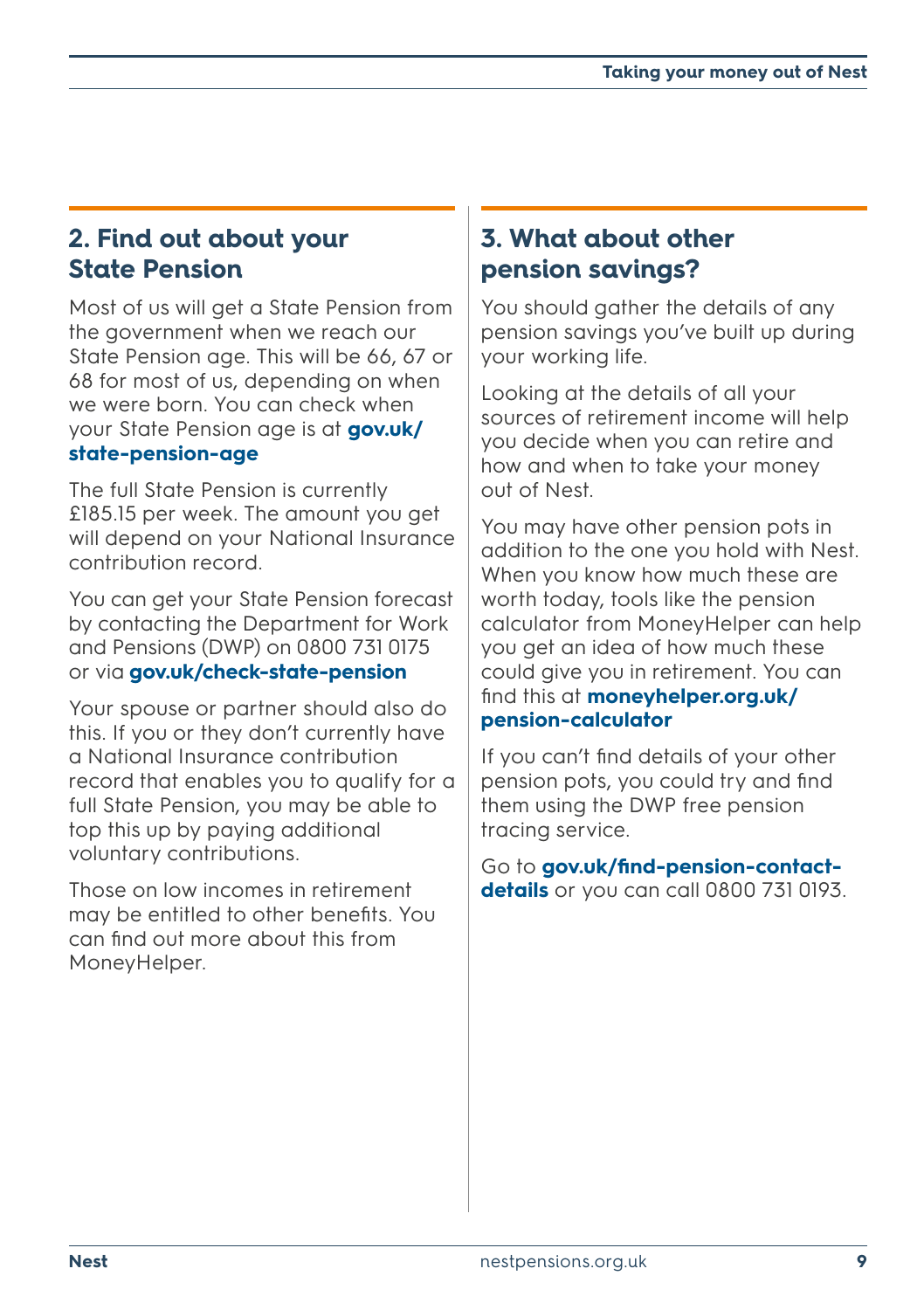# <span id="page-9-0"></span>**Approaching your retirement date**

When you're close to your retirement date, you need to let Nest know what you want to do with your savings.

Your options are set out in this section. We'll also explain your options in your retirement letter that we'll send to you six months before your Nest retirement date.

#### **Your options**

The first decision you need to make is when to take your money out of Nest.

You can take your money out of Nest at any time from the day you turn 55. There are a few circumstances where you can take your money out of Nest before 55, for example if you're suffering from serious ill health.

The age you are when you decide to take your money out of Nest will affect the lump sum(s) and/or income you receive. The younger you are when you take your money out, the smaller the lump sum(s) and/or income you're likely to get and the longer it'll need to last.

You don't have to take your Nest savings when you stop working. People are living longer than they used to. In 2018, the Office for National Statistics (ONS) estimated that a 65-year-old man now has a 50% chance of living to 85 and a 65-year-old woman a 50% chance of living to 87. If you don't need the money in your retirement pot now, you could delay your Nest retirement date so you take some or all of the money when you think you'll need it instead.

#### **Keeping your money in Nest until you need it**

By leaving your money in Nest longer, and adding to it, you'll have more time to work towards building a larger retirement pot.

#### **Changing your Nest retirement date**

The age we expect you to take some or all of your money out of Nest is called your Nest retirement date. When you joined Nest, we assumed you'll take some of all of your money out of Nest when you reach 65, or your State Pension age, depending on your date of birth. However, you can choose to postpone this date. To change your Nest retirement date, just log in to your account at **[nestpensions.org.uk/login](https://nestpensions.org.uk/schemeweb/NestWeb/faces/public/MUA/pages/loginPage.xhtml)**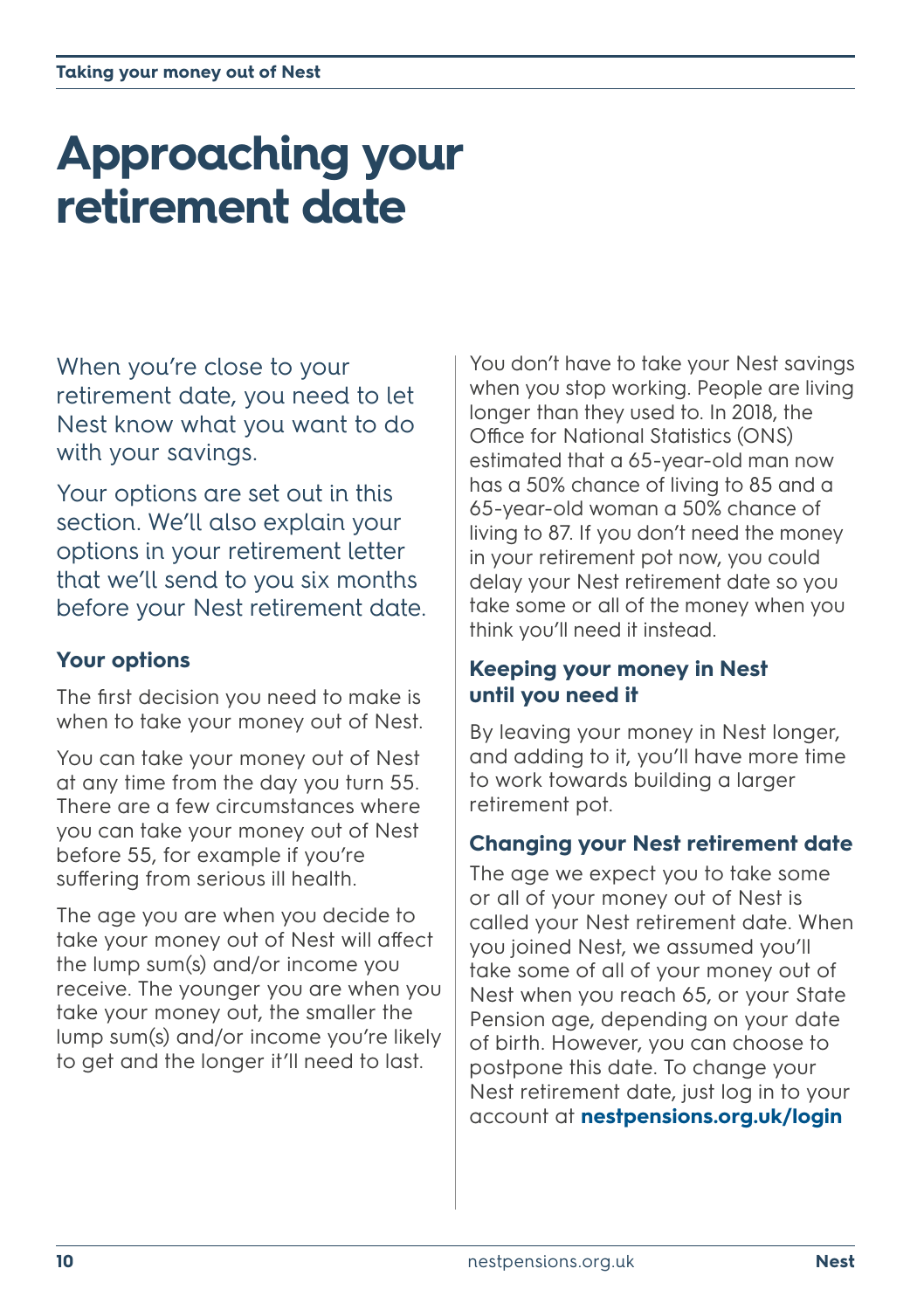# **Can you take your money out earlier due to ill health?**

In the event that you're suffering from serious ill health or you're incapable of work due to illness, you may be able to take some or all of your money out of Nest before you reach 55. To do this you'll need to have your medical condition confirmed by your doctor or registered medical practitioner.

You should be very cautious if you're offered early access to your retirement pot for other reasons. Many of these offers are scams that could end in you losing some or all of your retirement savings and risk paying large tax penalties. Find out more in Beware of pension scams on **[page 5](#page-4-1)**.

For information on the tax implications of taking your money out early due to ill health see **[page 24](#page-23-0)**.



When you're ready to take some or all of your money out of Nest, there are a number of things you can do. Nest won't charge you for taking money from your pot.

When deciding which retirement option to take you should shop around, as different providers will have different charges and rules, such as the size of the pot required.

Different options also have different features, such as rates of payment, charges, tax implications, rules and the size of the pot required. Some of the retirement options available aren't provided by Nest and you'd have to transfer your retirement pot to another retirement income provider to access them.

Please note that whichever of the following options you choose, we'll still retain and process personal information to, for example, comply with our legal obligations, resolve disputes and enforce our agreements. Please read the privacy notice on our website **[nestpensions.org.uk/](http://www.nestpensions.org.uk/privacypolicy)**

**[privacypolicy](http://www.nestpensions.org.uk/privacypolicy)** for more information on how personal data is used and how long we keep it.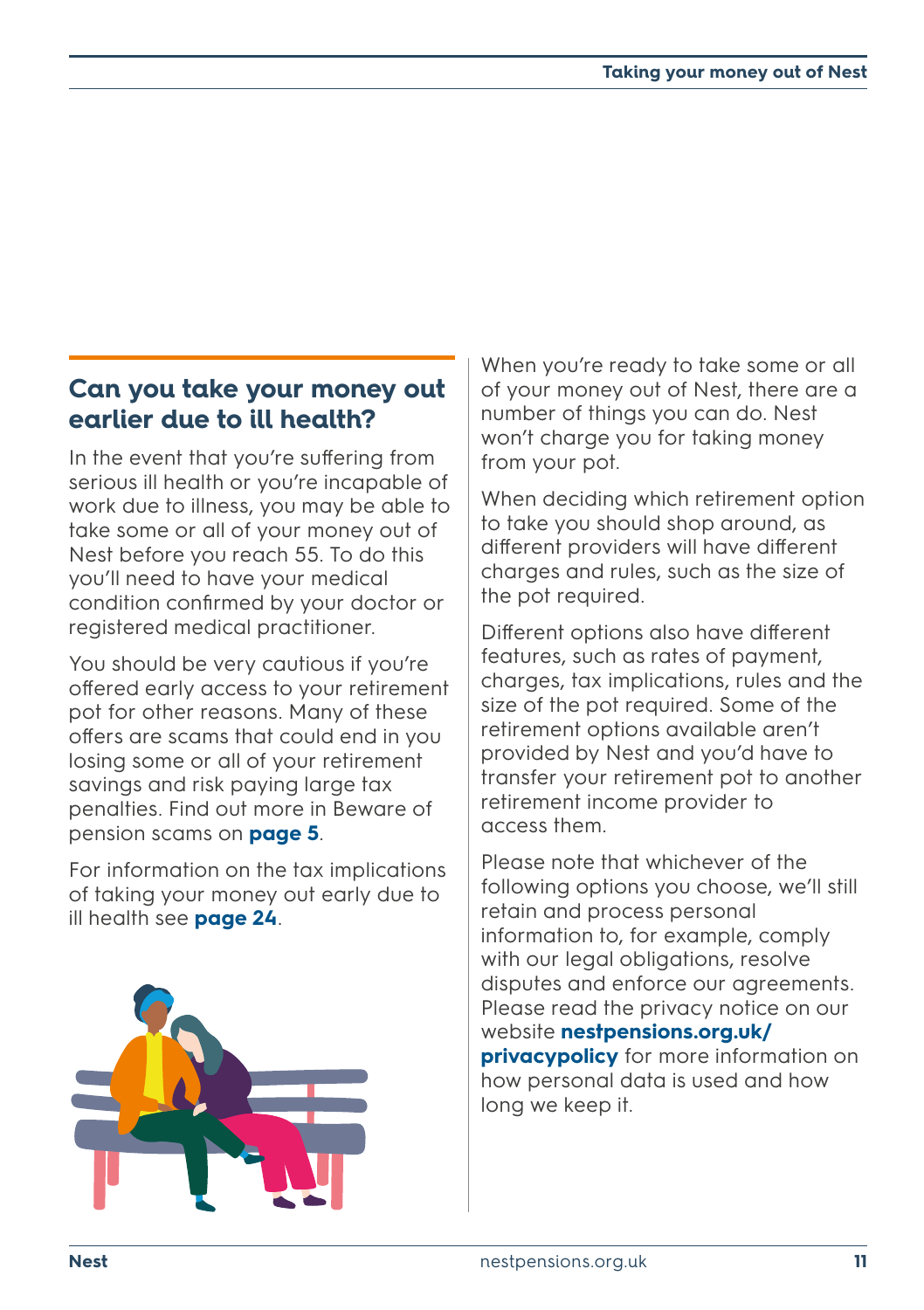# <span id="page-11-0"></span>**Make sure you've told us who you'd like to receive your retirement pot when you die**

You can tell us who you'd like to receive your Nest pot if you die before taking all of your money out. Who you choose is called your beneficiary. Your beneficiary can be a person, trust, charity, society or other organisation, or a combination of any of these. You can have more than one beneficiary.

There are two ways of telling us who you want your beneficiary or beneficiaries to be. You can:

- make a nomination
- make an expression of wish

If you die, any remaining Nest savings can be passed on to your beneficiaries. We do, however, have to follow certain rules.

When you nominate a beneficiary, we can't make discretionary decisions about who to pay money to if you die before taking all of your money out of your pot. We'll pay your pot to all of the beneficiaries you've named unless they've died or we can't contact them, in which case we'll usually pay their share to your estate. Your pot will usually be considered part of your estate for inheritance tax purposes.

In contrast, an expression of wish is not binding. When you make an expression of wish, we'll decide whether to pay your remaining pot to some or all of the beneficiaries you've told us about, or to your estate. We'll be guided by your wishes but may make a discretionary judgement if your personal circumstances have changed since you made your expression of wish. This may happen if, for example, you have a new spouse or partner, or if your beneficiary has passed away. Your pot will not usually be considered part of your estate for inheritance tax purposes.

If you haven't made a nomination or an expression of wish, the money remaining in your pot will usually be paid to your estate.

Because the choice you make can affect whether inheritance tax is payable, it's a good idea to seek professional advice before making a decision.

There can be other tax implications for your beneficiaries – see **[page 24.](#page-23-1)**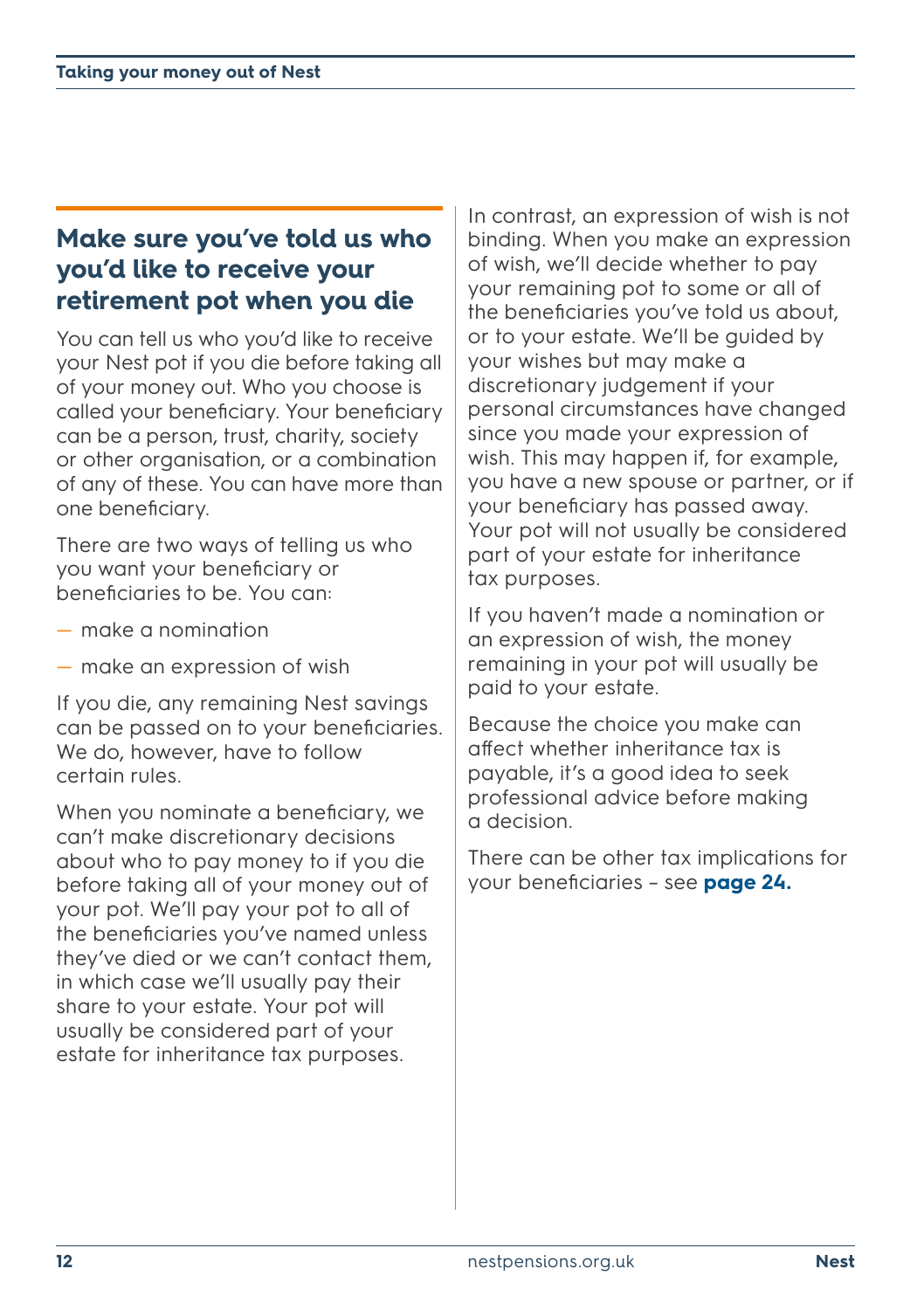# **How to choose a beneficiary**

- Tell us who you'd like to get your retirement pot if you die before taking all of your money out.
- This is known as your beneficiary, and can be:
	- a family member
	- a trust
	- your favourite charity
	- a combination of people and organisations

If you make a nomination, you can update your beneficiaries or change to an expression of wish. If you make an expression of wish, you can update your beneficiaries but no longer have the option to make a nomination.

Log in to your online account to name your beneficiaries at **n[estpensions.](http://www.nestpensions.org.uk/login) [org.uk/login](http://www.nestpensions.org.uk/login)**

It's important to keep your beneficiary choices and their contact information up to date. Should you change your mind about who you want as your beneficiary, you need to tell us.

# **1. Keep your money invested with Nest**

You can delay taking your money out of Nest by logging in to your account at **[nestpensions.org.uk/login](http://nestpensions.org.uk/login)** and changing your retirement age.

If you don't change your retirement age, don't choose a retirement option and your pot value is less than £10,000, we'll set your retirement age to 75 and put your money in our Post Retirement Date Fund. This is also where your money will be invested if you join Nest after your State Pension age. This may not be the best place for your money if you plan to keep it in Nest for a number of years. If your pot value is over £10,000 and you're aged at least 60 and no more than 70, we'll put your money in the Nest Guided Retirement Fund. To learn more about the Nest Guided Retirement Fund, see **[page 15](#page-14-1)**.

If you leave your money invested, you can continue to make contributions.

If you delay taking your money out of Nest, your retirement fund can continue to grow as a result of potential savings returns plus any contributions you and/ or your employer make, together with any tax relief you're entitled to.

For information about the tax implications of leaving your money invested with Nest go to **[page 20](#page-19-1)**.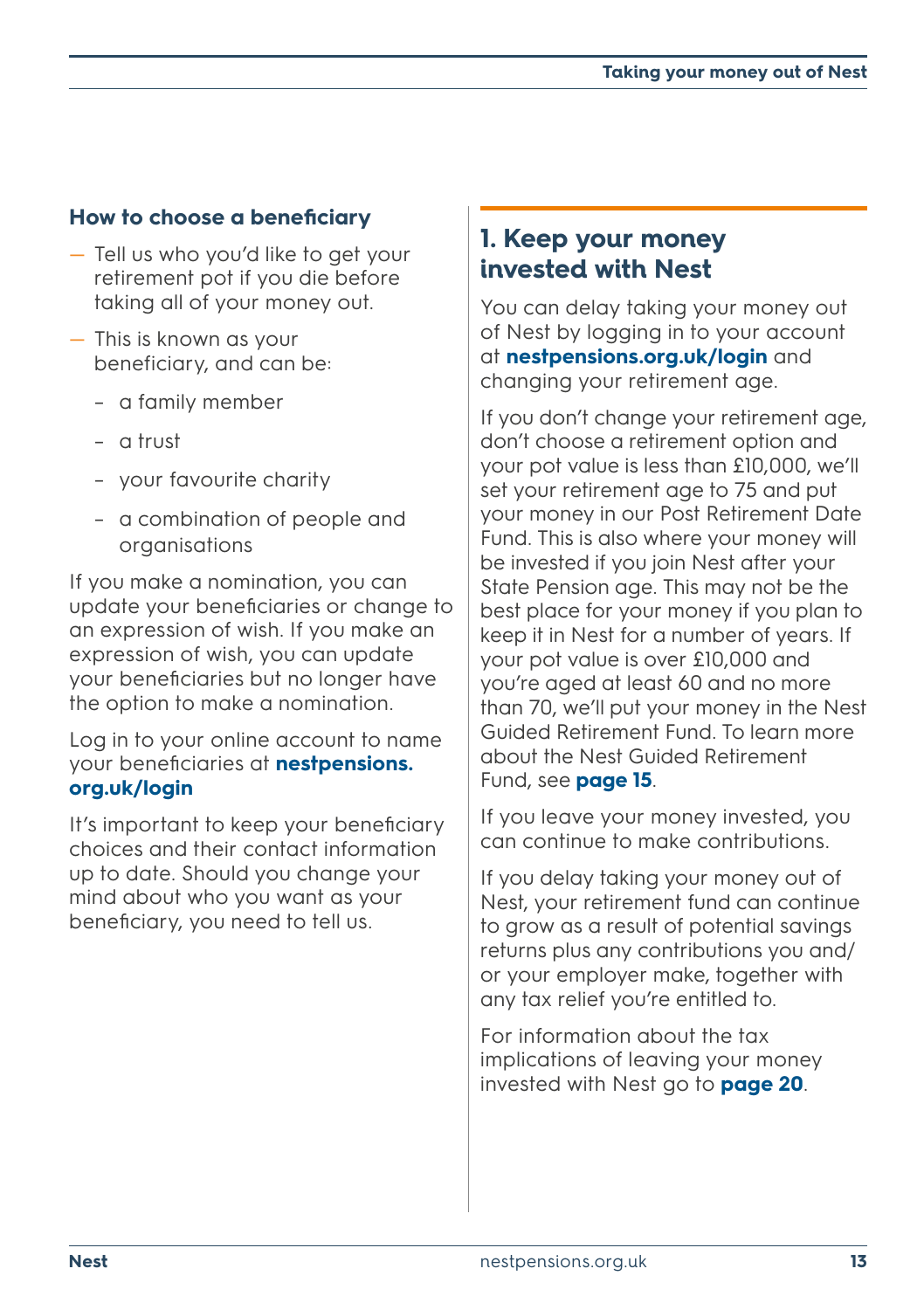# **2. Take your money as a number of lump sums**

If you've got £3,000 or more in your Nest retirement pot, you can manage withdrawals yourself. A lump sum can be withdrawn each month, or less frequently if desired, and the rest of your money will remain in Nest.

You must withdraw a minimum of £200 at a time and leave £2,000 or more in your pot after any withdrawals.

Nest won't charge you for taking lump sums from your retirement pot. However, the annual management charge will continue to be applied to your remaining pot. You'll still be able to make contributions to your Nest account with the normal contribution charge applying.

Your retirement pot will reduce with each lump sum withdrawal and could run out.

Usually, a quarter (25%) of each payment we make will be tax-free. Ordinarily, we're required to deduct tax from the rest. Your cash withdrawal may push you into a higher rate tax bracket for that year. You can find out more information about tax on **[page 20](#page-19-2)**.

If you continue to contribute, once you've made a withdrawal your annual allowance will be restricted to £4,000. For more on the annual allowance see **[page 26](#page-25-1)**.

If you die, any remaining Nest savings can be passed on to your beneficiaries. You'll find information about different options for naming your beneficiaries on **[page 12](#page-11-0)**.

# **3. Take all of your Nest pot in one go**

You can take the whole of your Nest retirement pot as a single lump sum. Usually, the first quarter of your pot will be paid to you tax-free, with the remaining three quarters being taxable.

#### **What will this mean?**

If you're considering this option:

- Be sure that you need to take all of your money in one go.
- Doing so means your account will be closed and you won't be able to make any further contributions to it.
- You may be able to make your savings last longer by only taking what you need, when you need it.

Also, as with option 2, your cash withdrawal may push you into a higher rate tax bracket for that year. Depending on how much you take, you may end up paying more tax if you take all of your Nest pot in one go than you would if you were to spread payments out over a number of years.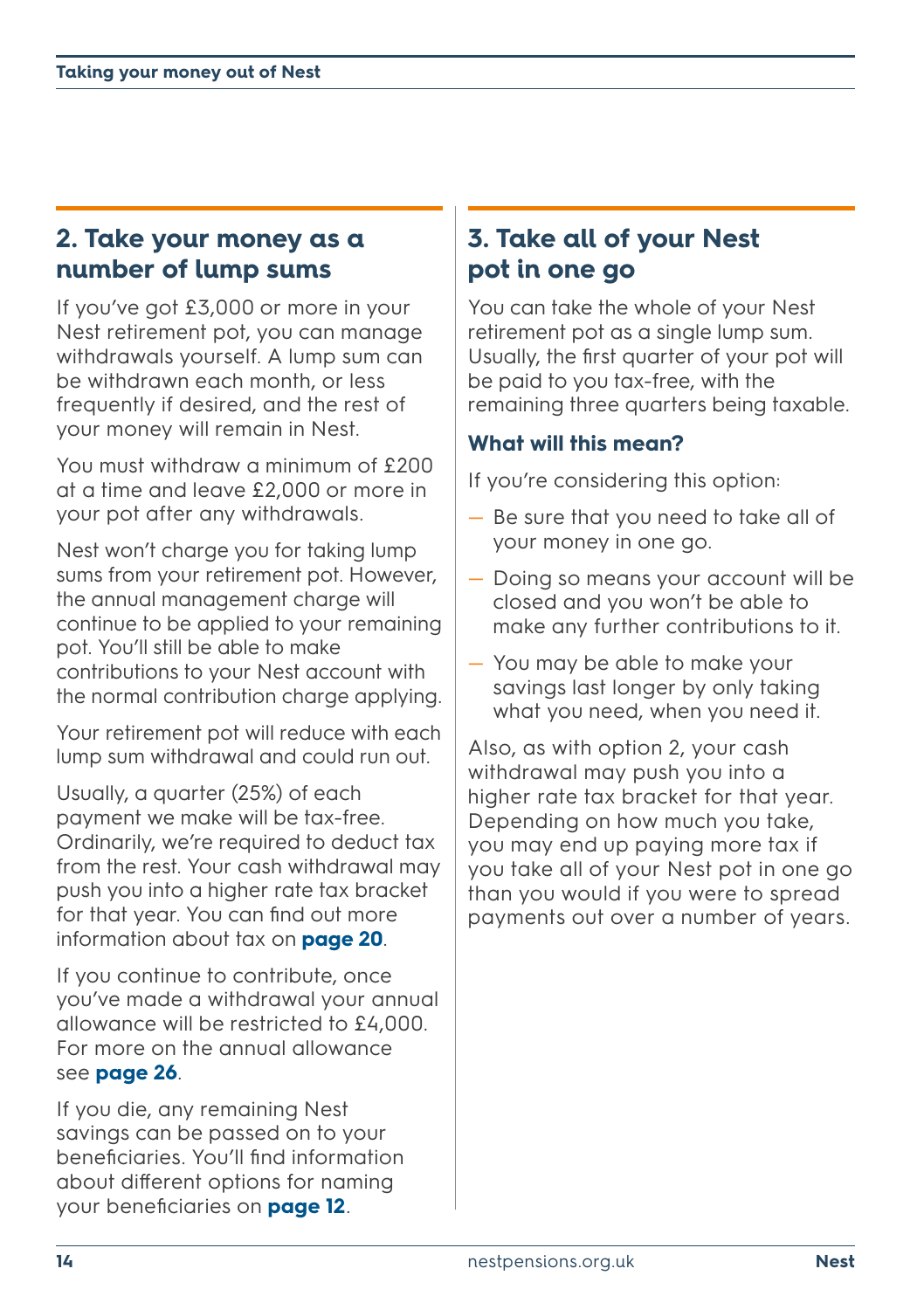# <span id="page-14-1"></span><span id="page-14-0"></span>**4. Take regular withdrawals through the Nest Guided Retirement Fund**

If your pot is in the Nest Guided Retirement Fund, we'll aim to make a stable and sustainable level of money available for you to withdraw from until age 85. We'll also set aside a separate pot that you can later use to purchase a guaranteed income for life. This should reduce the risk of your pot running out.

You can make withdrawals online via the Nest website and have them paid directly to your bank account.

Nest will continue to manage your pot and invest your money with the aim of providing sustainable withdrawals. You can take your pot in full, or choose a different retirement option, at any time if your circumstances change.

### **Who is it for?**

You can choose this option if you're aged at least 60 and no more than 70 and have at least £10,000 in your pot. If you meet the criteria above, are invested in a Nest Retirement Date Fund and don't tell us what you want to do with your pot at your Nest retirement date, we will automatically move your pot into the Nest Guided Retirement Fund.

#### **How does it work?**

We'll split your pot into three parts, each designed and invested differently to meet different needs throughout your retirement. These are the Nest Wallet, Vault and Safe.

#### **My Nest Wallet**

Money in your Nest Wallet is available for you to withdraw to help with everyday expenses, pay regular bills or spend in any way you wish.

Every year up until you turn 85, Nest will move money from your Nest Vault into your Wallet. We'll aim to move a similar amount each year.

The actual amount paid into your Nest Wallet will depend on, amongst other things, the investment performance of the money invested in the Nest Vault part of your fund.

This means the amount of money available for withdrawal each year could be lower than in previous years.

You can choose when to make a withdrawal, with a limit of no more than one withdrawal per calendar month.

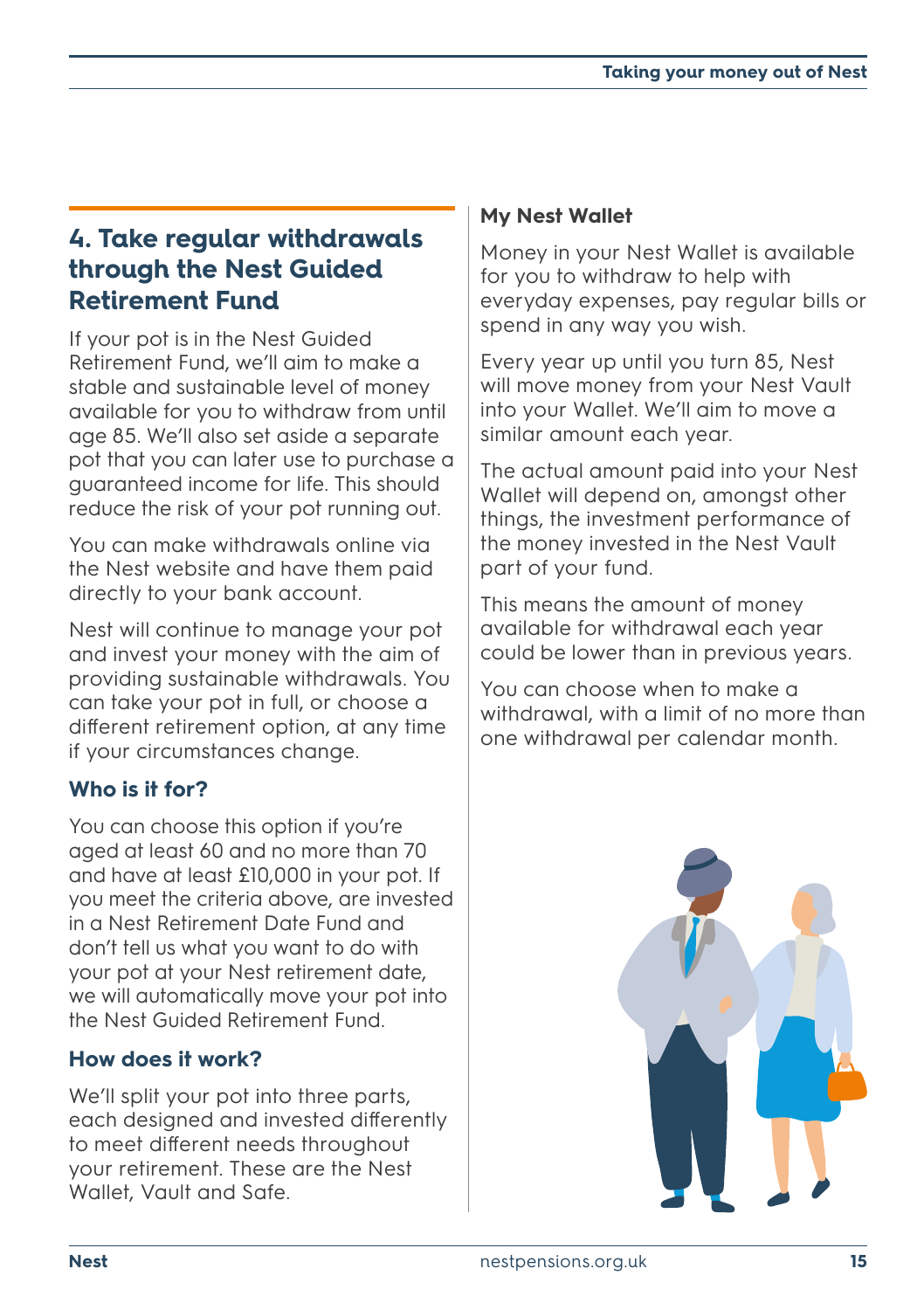#### **My Nest Vault**

This part of your pot is designed to provide money for future years' withdrawals.

Each year up until age 85, Nest will move money from your Nest Vault into your Nest Wallet. From age 65 we'll also put some money from the Vault each month into a 'later life pot' designed to provide you with money to buy a guaranteed lifetime income from age 85 if you wish.

You should not normally expect to make withdrawals from the Vault. If you do want to take money out of the Vault, you'll need to either take all of your money out or come out of the Nest Guided Retirement Fund and choose another retirement option to access your money.

#### **My Nest Safe**

This part of your pot is designed to help you pay for emergencies, unexpected events or possibly the odd treat.

Nest will put a one-off amount of money into your Nest Safe when your pot is moved into the Nest Guided Retirement Fund.

If the investment performance of the Nest Vault is exceptional, we may move some money across into your Nest Safe in the future. If you're continuing to make contributions these will also be paid into the Nest Safe. You can make a withdrawal from this part of your pot at any time.

#### **What are the charges for the Nest Guided Retirement Fund?**

Nest won't charge you an additional amount for using the Nest Guided Retirement Fund. However, the annual management charge will continue to be applied. You'll still be able to make contributions to your Nest account with the normal contribution charge applying.

#### **How are withdrawals managed?**

Each withdrawal must be requested using the Nest website. Withdrawals can be made once per calendar month, or less frequently if desired, with a minimum withdrawal amount of £20.

If you die whilst there's still money in your Nest Guided Retirement Fund, these savings can be passed on to your beneficiary, whether the money is in your Nest Wallet, Vault or Safe. We do, however, have to follow certain rules. You'll find information about different options for naming your beneficiaries on **[page 12](#page-11-0)**.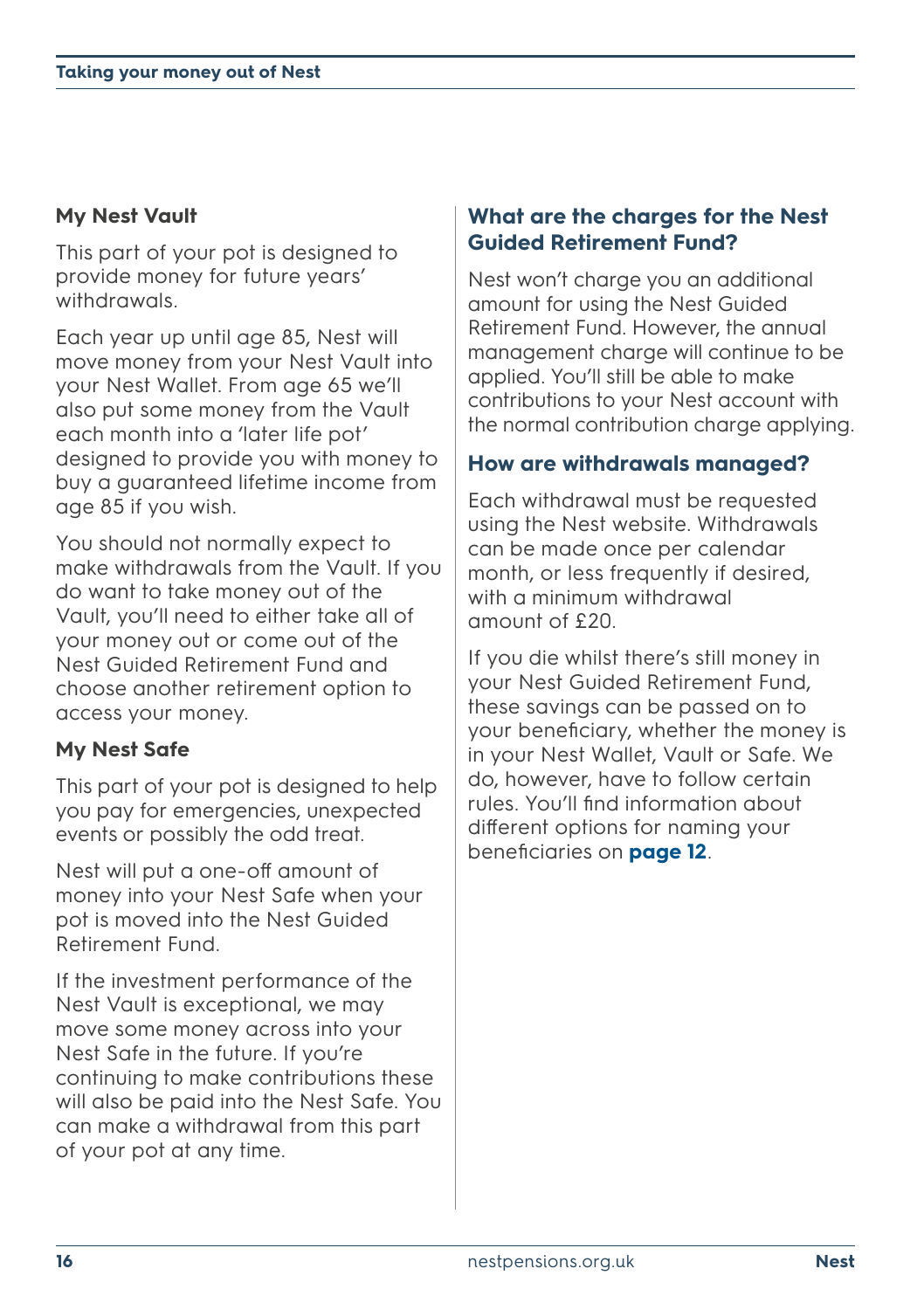# **5. Receive a regular income through an annuity product**

An annuity is a retirement income product that will pay you an agreed level of income for the rest of your life or for a fixed period of time. You can take some of your pot as a tax-free cash sum using the remainder to buy an annuity product. You can find out more about annuities in MoneyHelper's guide 'Your pension: your choices', which you can find at **[moneyhelper.apsmos.](https://moneyhelper.apsmos.com/Home.html) [com/Home.html](https://moneyhelper.apsmos.com/Home.html)**

Nest doesn't offer annuities but you could use your pot to buy one from an annuity provider if you want to. You could do this at any time after age 55 and once you've stopped contributing into your Nest pension pot. We won't charge you for doing so. The provider may charge you for receiving your money or may charge a different amount for looking after it.

There are many kinds of annuity and different providers charge different rates, so you should shop around to find the one that is best for you. Visit **[moneyhelper.org.uk](http://MoneyHelper.org.uk)** and search for 'annuity' to find out more about shopping around.

Many insurance companies apply a minimum pot size for buying an annuity. If your pot is below £5,000 you may have limited access to an annuity unless you have pots elsewhere to combine with it. Once you've bought an annuity, you can't change your mind, so it's important to choose the right one.

You should therefore consider taking advice about which annuity is most suitable for you. Once your pot is moved to another provider, your Nest account is closed and you cannot make any further contributions to it.

If you choose to move your Nest pot to an annuity provider, you can let us know by logging in to your Nest account. You'll need to use the online retirement tool to tell us how much you want to take as a cash lump sum before we send your pot to your chosen annuity provider.

Under certain circumstances you may be able to buy an impaired life/ enhanced annuity. Find out more on **[page 27](#page-26-0)**.

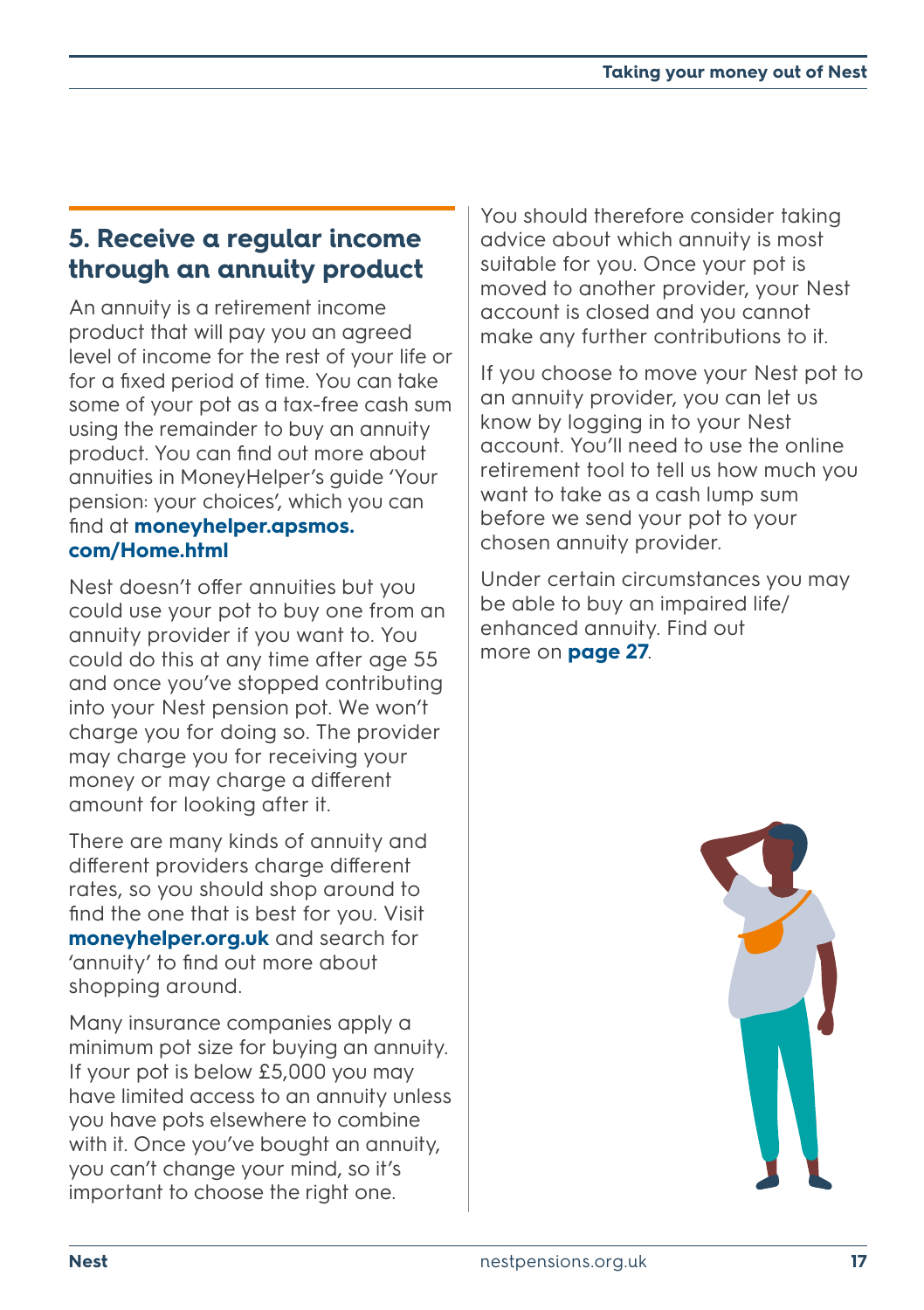# **6. Choose a drawdown product from another provider**

Another way to access income from your pot is to transfer your pot to a drawdown provider. Nest does not offer this option.

Flexi-access drawdown invests the money from your pension pot with the aim of growing it while allowing you to draw an income if you choose. Unlike an annuity there is no guarantee that you'll be able to keep receiving an income until you die.

While Nest doesn't charge you for transferring money out, the new provider may charge you for receiving it or may charge a different amount for looking after it.

It's important to compare what else is on the market as charges, the choice of funds and flexibility might vary from one provider to another.

If you opt to take an income from a drawdown product, please note that any future contributions you make into a pension scheme will be limited to £4,000 per tax year, after which further taxes are applied.

If you want to transfer to a drawdown provider to access a drawdown product, you can let us know by logging in to your account at **[nestpensions.org.uk/login](https://nestpensions.org.uk/schemeweb/NestWeb/faces/public/MUA/pages/loginPage.xhtml)**.

For more information on drawdown products, consult 'Your pension: your choices', available at **[moneyhelper.](http://moneyhelper.apsmos.com/Home.html) [apsmos.com/Home.html](http://moneyhelper.apsmos.com/Home.html)**

You may want to seek advice before taking this option. You can find an adviser near you at **[moneyhelper.org.](http://moneyhelper.org.uk/retirement-directory) [uk/retirement-directory](http://moneyhelper.org.uk/retirement-directory)**

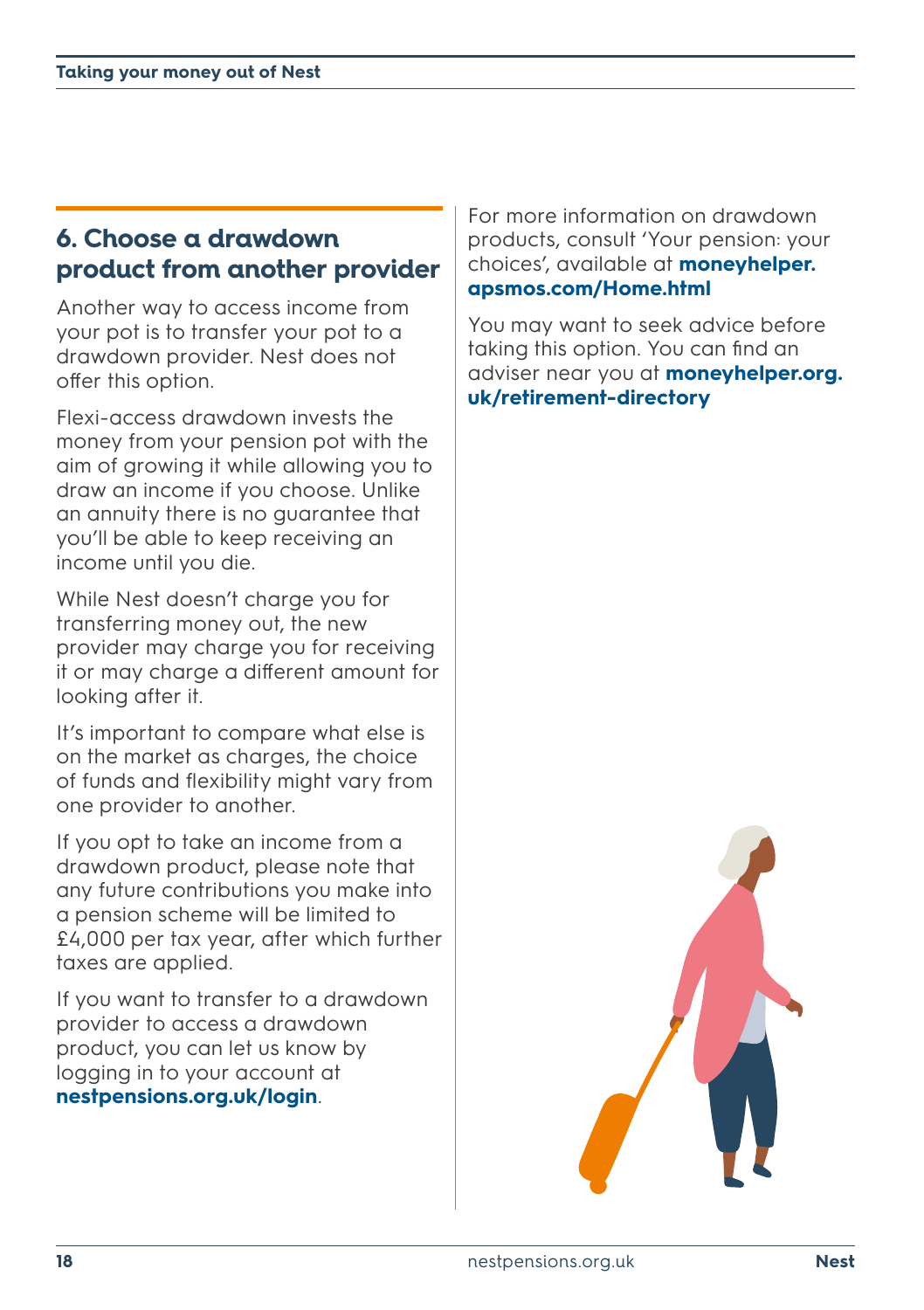# **7. Transfer to consolidate your pension pots**

You could have built up a number of pension pots with different employers or in private pensions. To learn how to trace your pensions see **[page 4](#page-3-0)**.

You may want to bring them together by transferring all your pension savings into one retirement pot.

If you do this, you could:

- get a single, potentially higher retirement income
- access other retirement options that require a minimum pot value, like flexi-access drawdown

You can transfer money into your Nest pension pot, or transfer out of Nest and into another pension scheme, at any age. Nest can transfer a member's retirement pot to another UK registered pension scheme, a retirement income provider or a qualifying recognised overseas pension scheme (QROPS).

To find out more about transferring your other pension pots into Nest, go to **[nestpensions.org.uk/schemeweb/](https://nestpensions.org.uk/schemeweb/nest/members/my-nest-pension/transferring-pension-pots.html) [nest/members/my-nest-pension/](https://nestpensions.org.uk/schemeweb/nest/members/my-nest-pension/transferring-pension-pots.html) [transferring-pension-pots.html](https://nestpensions.org.uk/schemeweb/nest/members/my-nest-pension/transferring-pension-pots.html)**

# **Beware of pension scams**

Remember there are an increasing number of scams out there which offer to transfer your pension. Never rush a decision or sign anything under pressure. See more on **[page 5](#page-4-1)**.

For more information on how tax is applied, please see Tax and your pension pot on **[page 20](#page-19-2)**.

#### **Next steps**

When you're close to your retirement date and have made up your mind about what you'd like to do, please get in touch with us.

You can log in at **n[estpensions.org.uk/](http://nestpensions.org.uk/login)login**

Or call us on 0300 020 0090.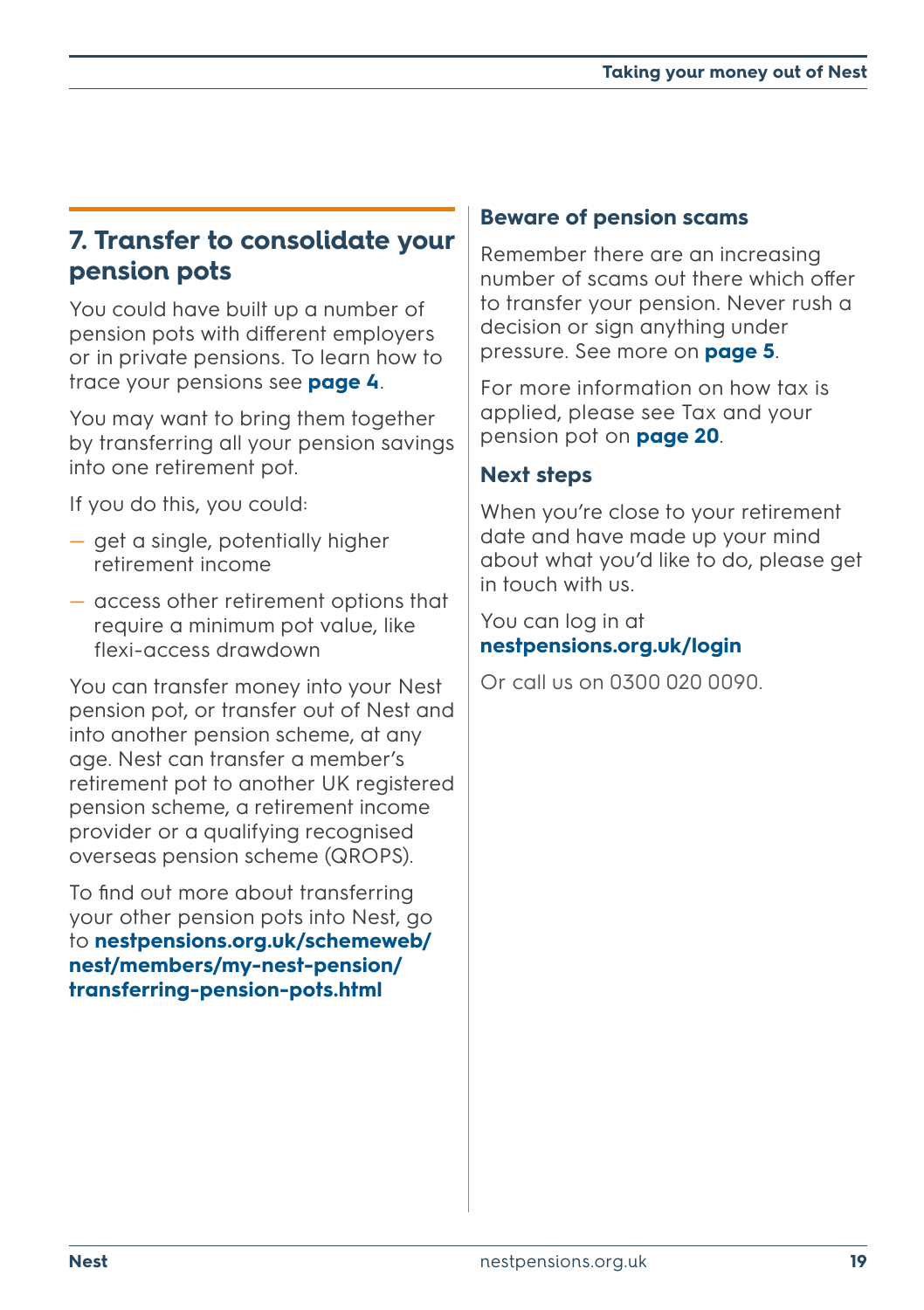# <span id="page-19-2"></span><span id="page-19-0"></span>**Tax and your pension pot**

You benefit from tax relief on the contributions you pay into a pension scheme like Nest. When you take your money out of Nest, the tax implications depend on the option you've chosen.

# <span id="page-19-1"></span>**1. Keep your money invested with Nest**

All the time your money is invested with Nest it's not subject to income tax. If you decide to continue paying contributions into your retirement pot and you're eligible, you'll receive tax relief on those contributions as long as you're below age 75.

If the total contributions paid into your retirement pot during a tax year by you, your employer and the government are greater than the annual allowance, currently £40,000, the contributions over this limit may be taxed through your self-assessment tax return. For more information on the annual allowance, see **[page 26](#page-25-1)**.

There may also be tax implications for your beneficiary should you die whilst there is still money in your Nest pot see **[page 25](#page-24-0)**.

# **2. Take your money as a number of lump sums**

Each time you take a lump sum from your retirement pot, a quarter will usually be tax-free. The rest is usually taxable in the same way as any income you'd earn, like your wages. This, when added to your other income, may increase the rate of income tax you have to pay that year.

You'll be taxed at your marginal tax rate. Nest will use your tax code – where we have it - to deduct the tax, if necessary, before making a payment. Where we don't have your tax code, the emergency tax rate will be used in line with HMRC guidance.

For this reason it's possible you'll need to pay more tax or have some tax refunded. The tax office will usually do that automatically during the tax year by adjusting your tax code. Sometimes they can't do that, for example if you don't get paid any more taxable income during the tax year. In that case, they may wait until after the end of the tax year to either pay you a tax refund or request an additional tax payment.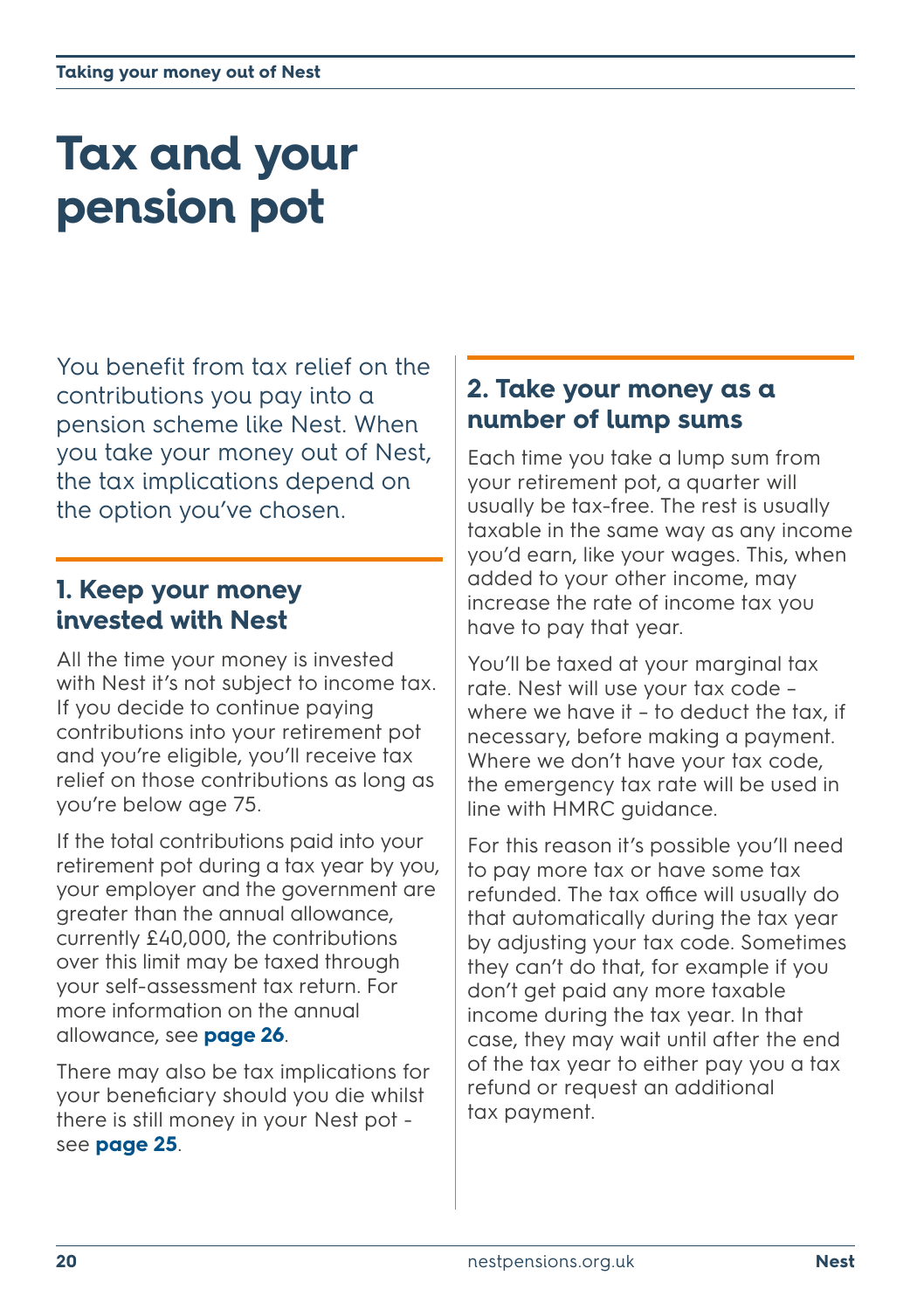The amount of tax you'll need to pay will match the highest rate of income tax you pay. We'll always explain the amount we've deducted (if any) to cover tax both before and after you make a withdrawal.

#### **Checking you've paid the right amount of tax**

If you think you've paid too much tax or believe you need to pay more, you don't have to wait until the end of the tax year for the adjustments to be made. You can send a form to your local tax office for an immediate assessment. The form you need to complete depends on your circumstances. To find out which is the right form for you, visit the HMRC website at **[gov.uk/claim-tax-refund/](http://gov.uk/claim-tax-refund/you-get-a-pension) you-get-g-pension** or call them on 0300 200 3300.

Remember that you can usually only take a quarter of your pot tax-free. Any other cash or income that you take from your retirement pot counts towards your taxable income for that year.

If you take a large amount in one year, this may push you into a higher tax bracket, even if you aren't usually a higher-rate taxpayer. Once you've taken money from your Nest account you won't be able to pay more than £4,000 per tax year into any pension savings in future without paying extra tax.

There may also be tax implications for your beneficiary should you die whilst there is still money in your Nest pot see **[page 25](#page-24-0)**.

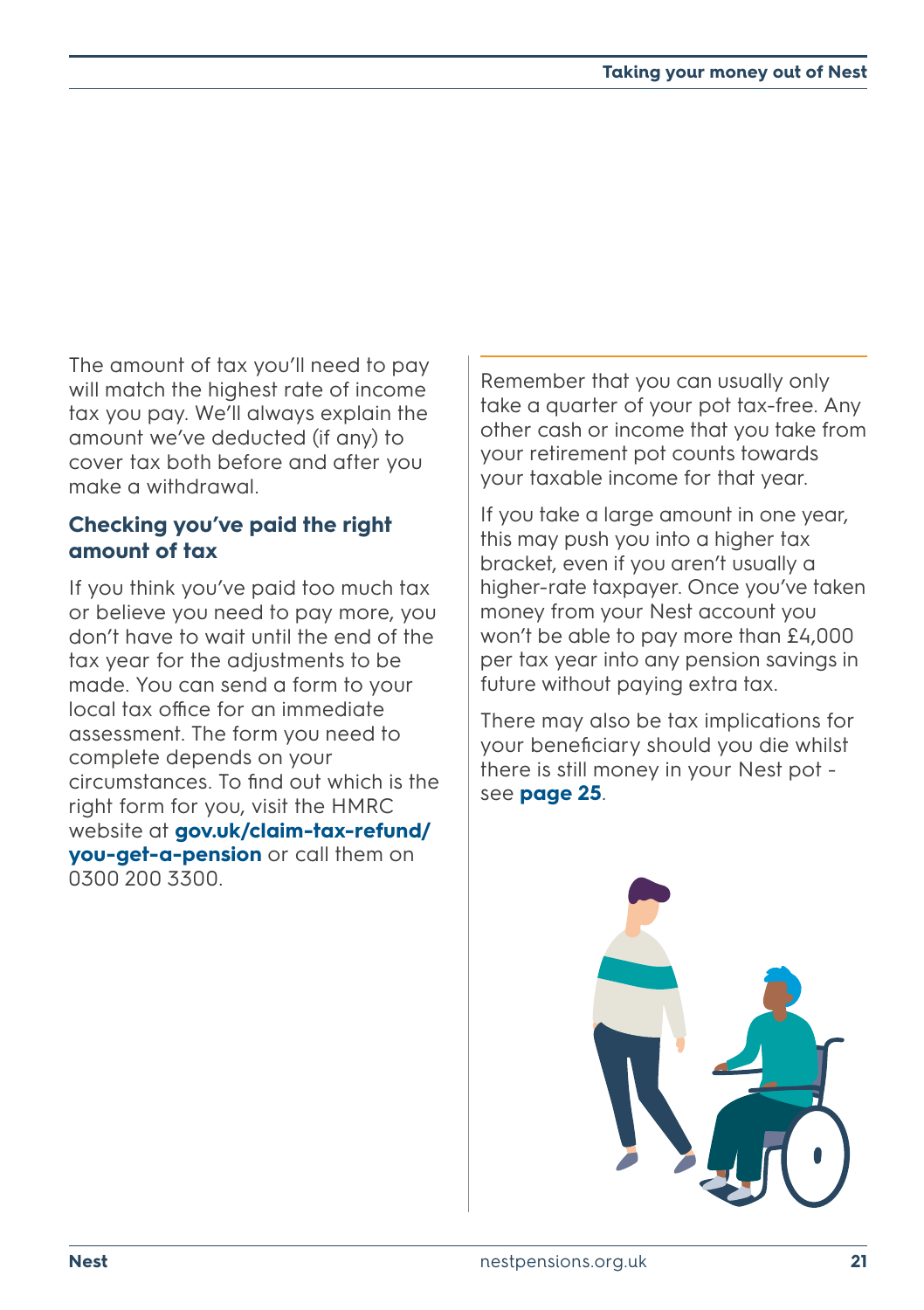# **3. Take all of your Nest pot in one go**

Usually, when you take your retirement pot as a lump sum, a quarter will be tax-free. The rest is taxable in the same way as any income you'd earn, like your wages. This, when added to your other income, may increase the rate of income tax you have to pay that year.

As we won't know your overall income, we use the same tax rate for everyone who takes cash from their Nest pot. This may be different from the actual rate you'll need to pay.

For this reason, it's possible that you'll need to pay more tax or have some tax refunded. The tax office will usually do that automatically during the tax year by adjusting your tax code. Sometimes they can't do that, for example if you don't get paid any more taxable income during the tax year. In that case, they may wait until after the end of the tax year to either pay you a tax refund or request an additional tax payment.

The amount of tax you'll need to pay will match the highest rate of income tax you pay.

We'll give you a certificate showing the tax we've taken off when you take out a cash lump sum. We'll also tell you how to reclaim tax from HMRC if you think we've taken too much.

Remember that you can usually only take a quarter of your pot tax-free. Any other cash or income that you take from your retirement pot counts towards your taxable income for that year.

If you take a large amount in one year, this may push you into a higher tax bracket.

If you want to avoid paying the highest rate of tax, it may be worth delaying or staggering your cash withdrawals, so that they don't all fall in the same tax year. If you take your whole Nest pot in one go, you may have to pay some higher-rate tax.

We'll show you how your Nest pot will be taxed in the letter contained in your retirement pack.

You can also get information about how you'll be taxed for different retirement options from the free guidance service Pension Wise.

Find out more in Getting guidance from Pension Wise on **[page 6](#page-5-1)**.

Once you've taken any money from your Nest account or another pension account, you won't be able to pay more than £4,000 per tax year into any pension savings without paying extra tax.

It's worth considering how much you plan to save for retirement in the future before taking cash from your retirement pot.

You may not be subject to the £4,000 limit if your Nest pot is under £10,000 and you take it all in one go.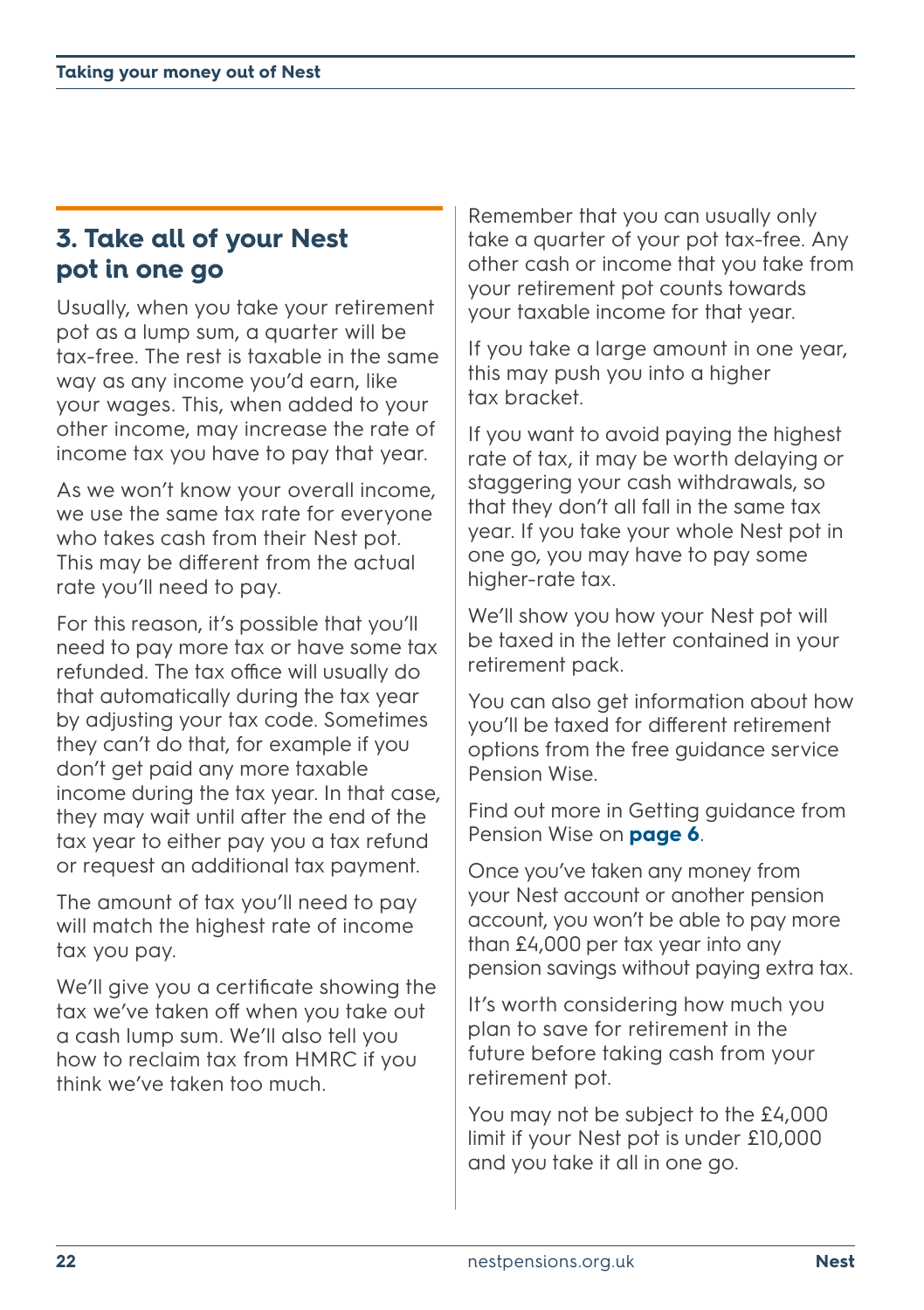### **Lifetime allowance**

The government also puts a limit on the total amount you can accumulate in all your pension savings without paying extra tax. This limit is called the lifetime allowance and is currently set at £1,073,100.

Read more on this in the Jargon buster on **[page 26](#page-25-1)**.

# **4. Take regular withdrawals through the Nest Guided Retirement Fund**

When you take withdrawals from your Nest pot, a quarter will usually be tax-free.

The rest is usually taxable in the same way as any income you'd earn, like your wages. This, when added to your other income, may increase the rate of income tax you have to pay in that tax year. Nest will use your tax code – where we have it - to deduct the tax, if necessary, before making a payment. Where we do not have your tax code, the emergency tax rate will be used in line with HMRC guidance.

If you take a large amount in one year, this may push you into a higher tax bracket, even if you aren't usually a higher-rate tax payer.

For this reason, it's possible that you'll need to pay more tax or have some tax refunded. The tax office will usually do that automatically during the tax year by adjusting your tax code. Sometimes they can't do that, for

example if you don't get paid any more taxable income during the tax year. In that case, they may wait until after the end of the tax year to either pay you a tax refund or request an additional tax payment.

We'll always explain the amount we've deducted (if any) to cover tax both before and after you make a withdrawal.

All the time your money is invested with Nest it isn't subject to income tax. If you decide to continue paying contributions into your retirement pot, if eligible, you'll receive tax relief on those contributions as long as you're below age 75 and the contributions do not exceed the standard annual allowance, currently £40,000 per tax year. However, if you start making withdrawals and continue to pay contributions, you may be liable for an additional tax charge if contributions exceed £4,000 per tax year. You can find more information about the annual allowance on **[page 26](#page-25-1)**.

### **Checking you've paid the right amount of tax**

If you think you've paid too much tax or believe you need to pay more, you don't have to wait until the end of the tax year for the adjustments to be made. You can send a form to your local tax office for an immediate assessment. The form you need to complete depends on your circumstances. To find out which is the right form for you, visit the HMRC website at **[gov.uk/claim-tax-refund](http://gov.uk/claim-tax-refund)** or call them on 0300 200 3300.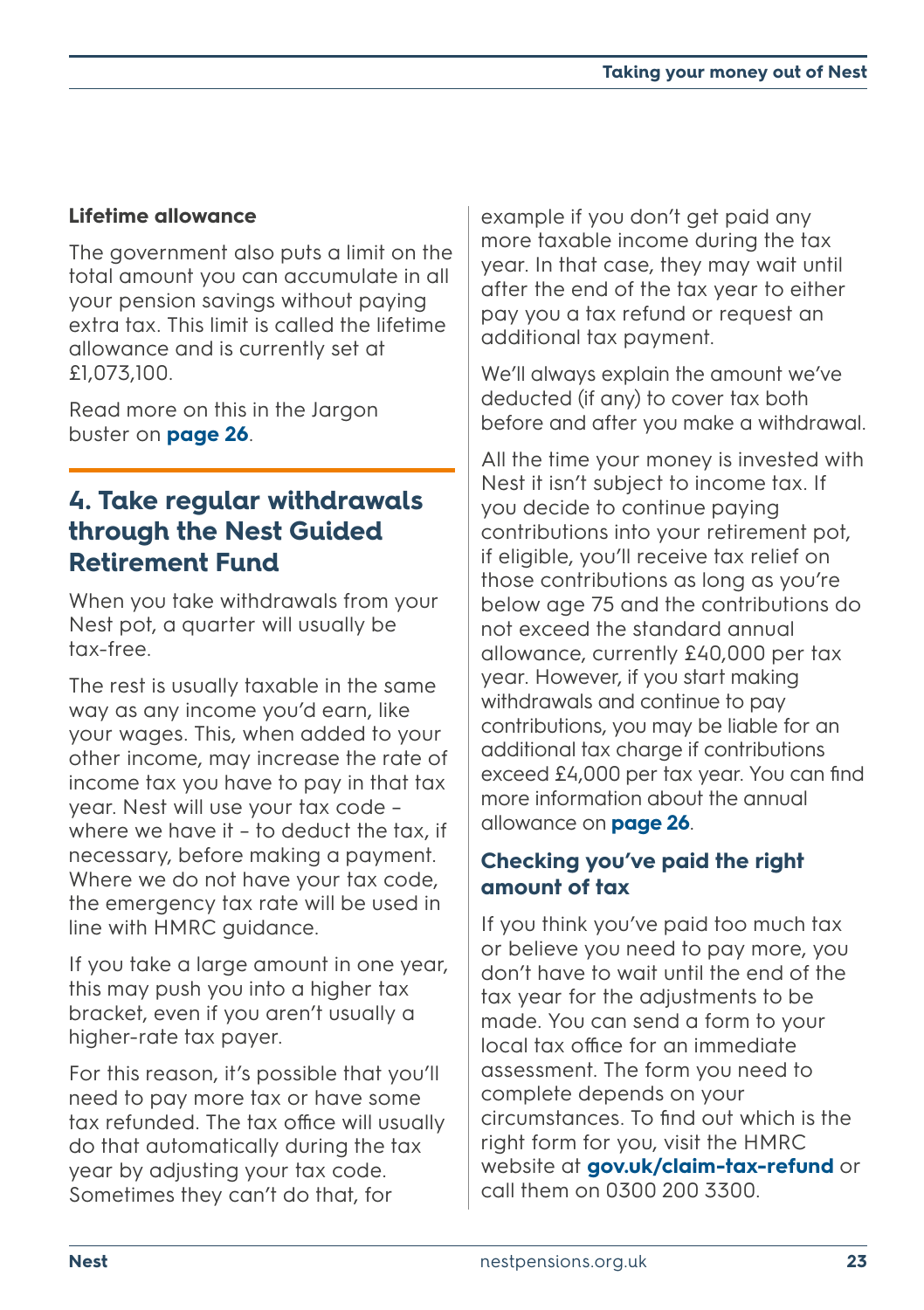<span id="page-23-1"></span>There may also be tax implications for your beneficiary should you die whilst there is still money in your Nest pot see **[page 25](#page-24-0)**.

# **5. Buy a regular income**

Income from an annuity is taxable in the same way as any income you'd earn, like your wages. The annuity provider will deduct income tax at your tax rate before they make their regular payment to you.

# **6. Choose a drawdown product from another provider**

When you choose a flexi-access drawdown product you can usually take a quarter of your pot tax-free and the remainder will be invested in the drawdown product. Withdrawals will then be taxed as income.

Once you've taken money from your drawdown product you won't be able to pay more than £4,000 per tax year into any pension savings in future without paying extra tax. You can find more information about this annual allowance on **[page 26](#page-25-0)**.

# **7. Transfer to consolidate your pension pots**

There are no tax implications associated with transferring your Nest retirement pot to a UK registered pension scheme or provider.

Should you choose to transfer your retirement pot overseas, tax implications could apply.

# <span id="page-23-0"></span>**8. Taking your money out of Nest due to ill health**

If you take your pot as cash due to serious ill health whilst you're under age 75, it will usually be paid out to you tax-free. Once you've reached 75, we'll need to take off income tax from the total amount in your pot. We'll take off the tax before we pay the cash lump sum to you.

The amount of tax you'll need to pay depends on your individual circumstances and how much other taxable income you have that year.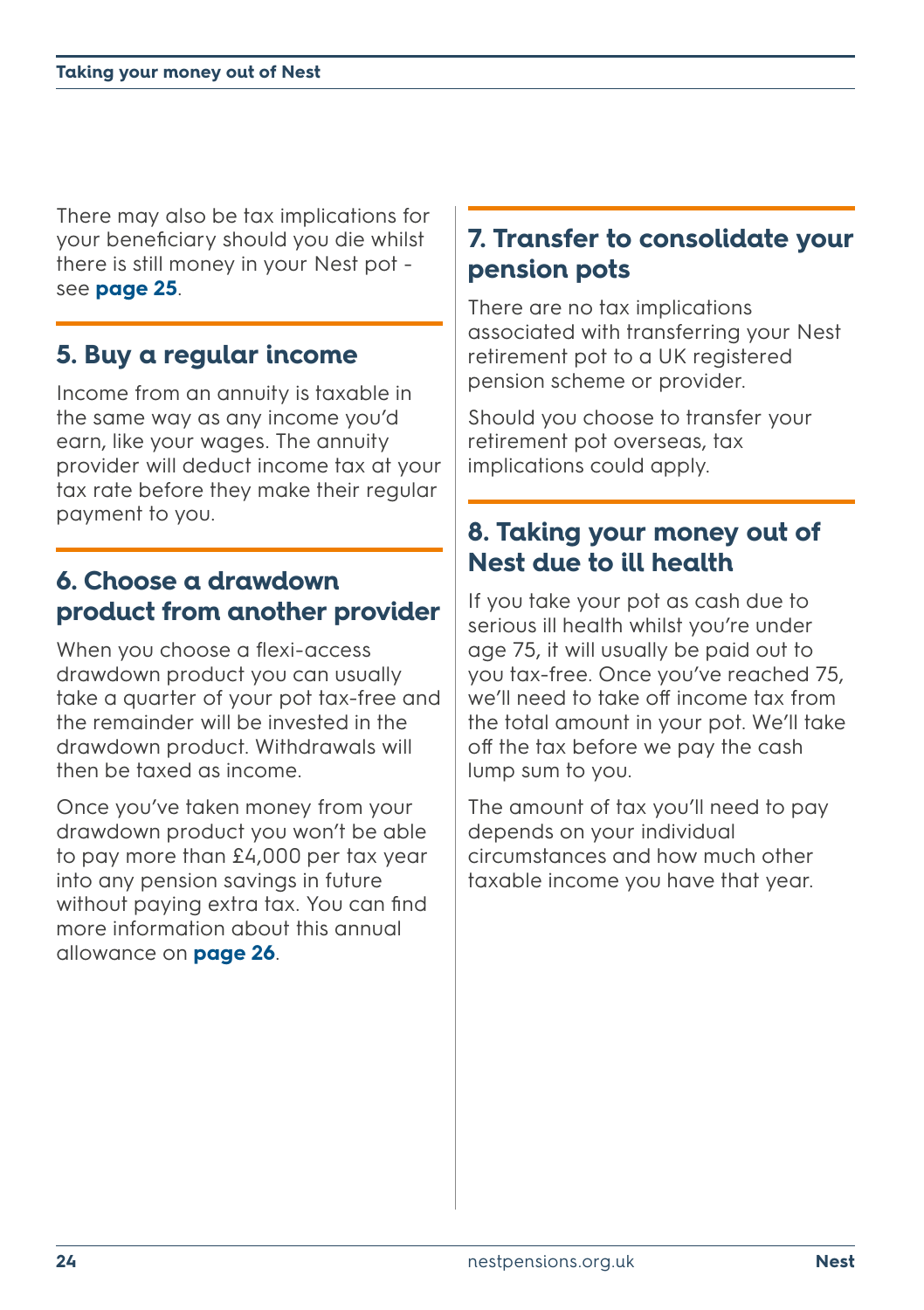# <span id="page-24-0"></span>**9. If there's money in your pot when you die**

# **If you die before age 75**

If you die before age 75 we'll usually pay your pension pot to a beneficiary or beneficiaries as a tax-free lump sum.

Your beneficiary can be a person, trust, charity, or another organisation, or a combination of any of these. If you want to select or change your beneficiary, please let us know – see **[page 12](#page-11-0)**.

# **If you die age 75 or older**

If you die age 75 or older and we pay your Nest pot to a beneficiary or beneficiaries, it will usually be taxed at their marginal rate of income tax.

If your beneficiary doesn't have a marginal rate, for example they're a trust or company, or if payment is made to your estate, then a 45% tax charge will usually apply.

### **Lifetime allowance**

The government puts a limit on the total amount you can accumulate in all your pension savings without paying extra tax. This limit is called the lifetime allowance and is currently set at £1,073,100.

When you die, if the total value of your retirement pots is greater than the lifetime allowance, further tax charges will be payable by your beneficiary or beneficiaries. To find out more about the lifetime allowance, see **[page 26](#page-25-0)**.

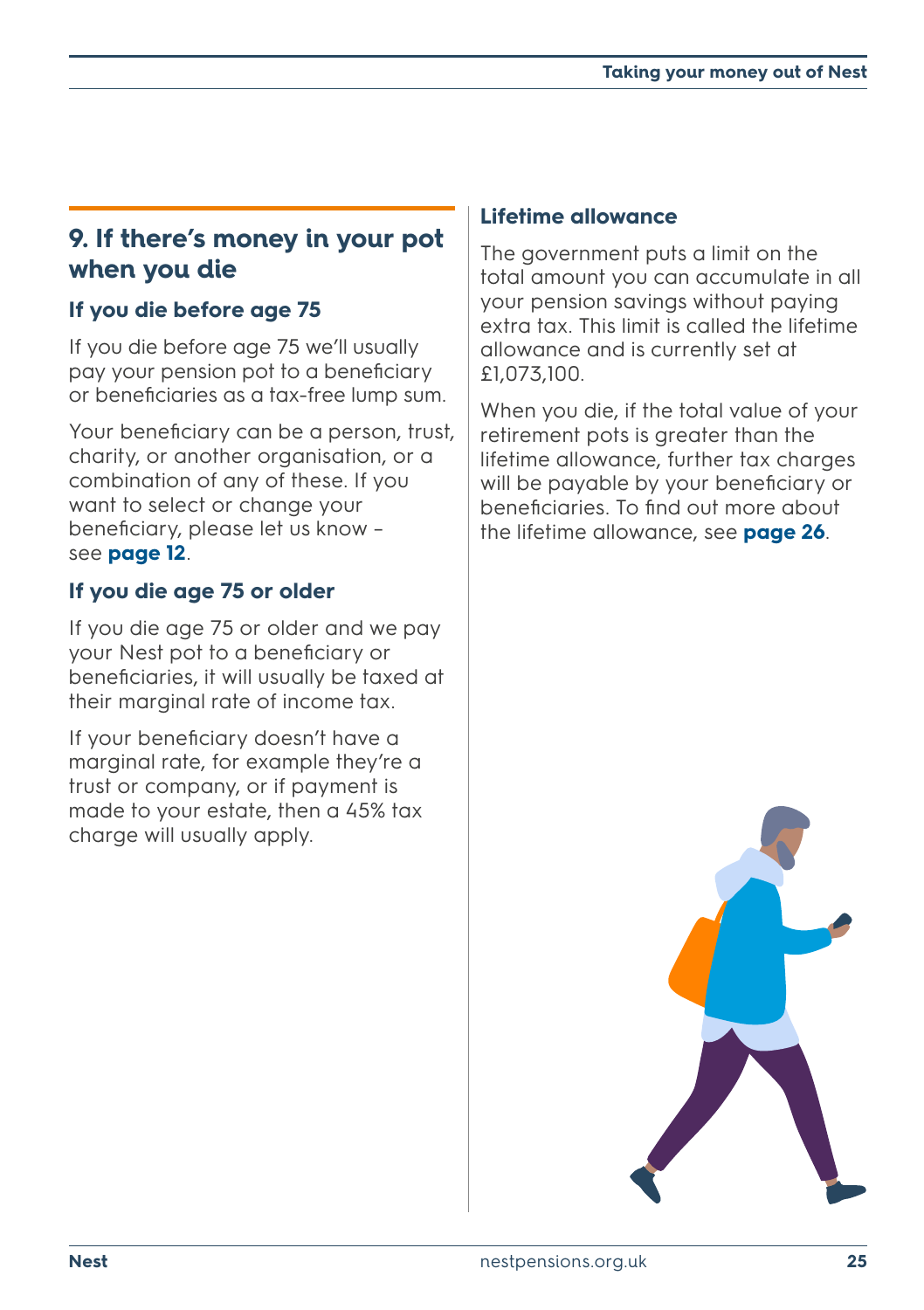# <span id="page-25-1"></span><span id="page-25-0"></span>**Jargon buster**

Some of the terms in this jargon buster have been used in this booklet. Others are technical terms we try to avoid using at Nest, but you might come across them when you're looking into your retirement options.

# **Allowances**

#### **Lifetime allowance**

The government puts a limit on the total amount you can accumulate in all of your pension savings without paying extra tax.

This limit is called the lifetime allowance. The standard lifetime allowance is currently set at £1,073,100.

It's not designed to have an impact on the vast majority of pension savers. It's designed to limit the tax breaks that wealthy individuals receive.

This limit doesn't include your State Pension or state benefits. Most people won't go over this limit.

If the total value of someone's pension savings does go over the lifetime allowance limit, they'll have to pay a tax charge on the amount over the limit. This charge is known as the lifetime allowance charge. You can find out more about this from HMRC at **[gov.uk/](http://gov.uk/tax-on-your-private-pension/lifetime-allowance)**

#### **[tax-on-your-private-pension/](http://gov.uk/tax-on-your-private-pension/lifetime-allowance) [lifetime-allowance](http://gov.uk/tax-on-your-private-pension/lifetime-allowance)**

#### **Enhanced lifetime allowance**

A lifetime allowance set at a higher amount than the standard lifetime allowance which is currently set at £1,073,100. It's sometimes referred to as a personal lifetime allowance. Only a small number of people have this. To get one you would have had to register with HMRC requesting a higher limit.

#### **Annual allowance**

The annual allowance is a limit to the total amount of tax-free contributions that can be paid into a pension scheme each year. The standard annual allowance is currently set at £40,000 but it's reduced to £4,000 if you access any of your pension pots 'flexibly'.

If the total amount you pay into pension pots in one tax year goes over the annual allowance you may have to pay a tax charge on the amount that exceeds the limit. This is known as the annual allowance charge.

At Nest, contributions count towards the annual allowance based on when we received them. That's the case even if they're deducted from your pay earlier and passed onto us by your employer. So sometimes contributions deducted from your pay in March or early April will count towards the annual allowance in the next tax year.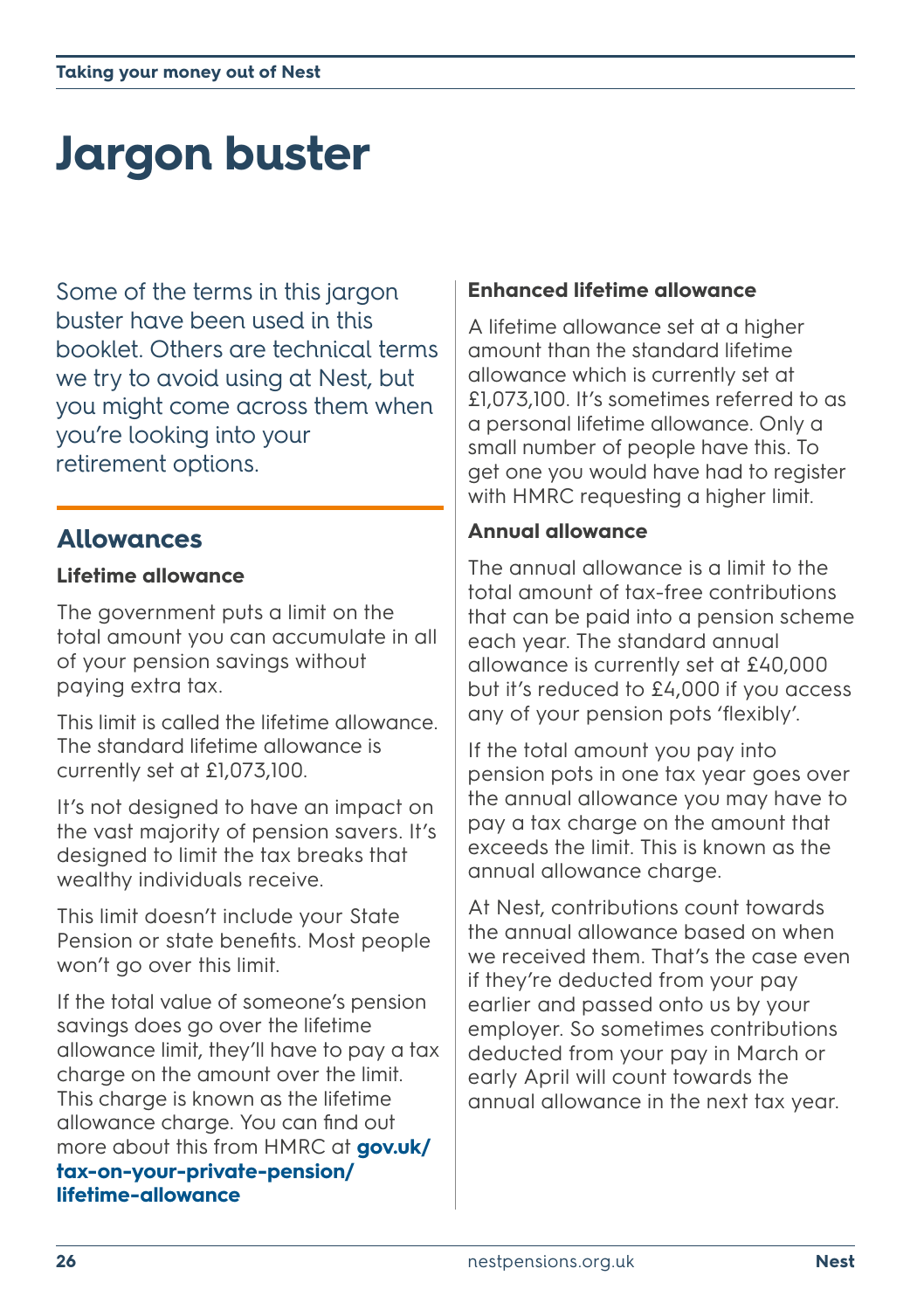#### **Annuities**

#### **Annuity**

A lifetime annuity is an agreement with an insurance company that they'll pay you a certain level of income for the rest of your life.

It's a way of insuring against running out of money before you die. You pay some or all of your retirement pot to the insurance company and in return they guarantee your income. You can buy a lifetime annuity or a fixed-term annuity from an insurance company of your choice. A lifetime annuity is paid for life, whereas a fixed-term annuity is paid for an agreed period of time.

#### **Annuity rates**

The rate used by insurance companies to convert a lump sum of money into a series of regular payments.

The actual rate used depends on a number of factors. These can include your age, whether the income is guaranteed or increases over time, and sometimes other things, such as health and lifestyle.

#### **Escalating annuity**

A retirement income that increases each year rather than staying the same, for example to keep pace with the cost of living, known as inflation. This is why you may hear an escalating annuity referred to as an inflationlinked annuity.

These types of retirement incomes tend to either follow changes to inflation or increase by a fixed percentage each year. With some products, income could reduce in times of falling prices.

#### **Flexible annuity**

A type of annuity that pays you an income for life and allows you to choose the method of investment as well as the amount of money to be received every month. This annuity can also be used to provide money to your beneficiaries and dependants.

#### **Guaranteed annuity**

A retirement income that's paid out for the rest of your life, but is also guaranteed to be paid out for a fixed period of time if you die within that time.

If you die within the fixed period, your income will continue to be paid out until the fixed period ends. If you live longer than the guaranteed period, you'll still get your retirement income for the rest of your life.

#### <span id="page-26-0"></span>**Impaired life/enhanced annuity**

Impaired life annuities are a type of lifetime annuity offered by some insurance companies or annuity providers that are designed for people who have been diagnosed with an illness or who have other health problems that could reduce their life expectancy.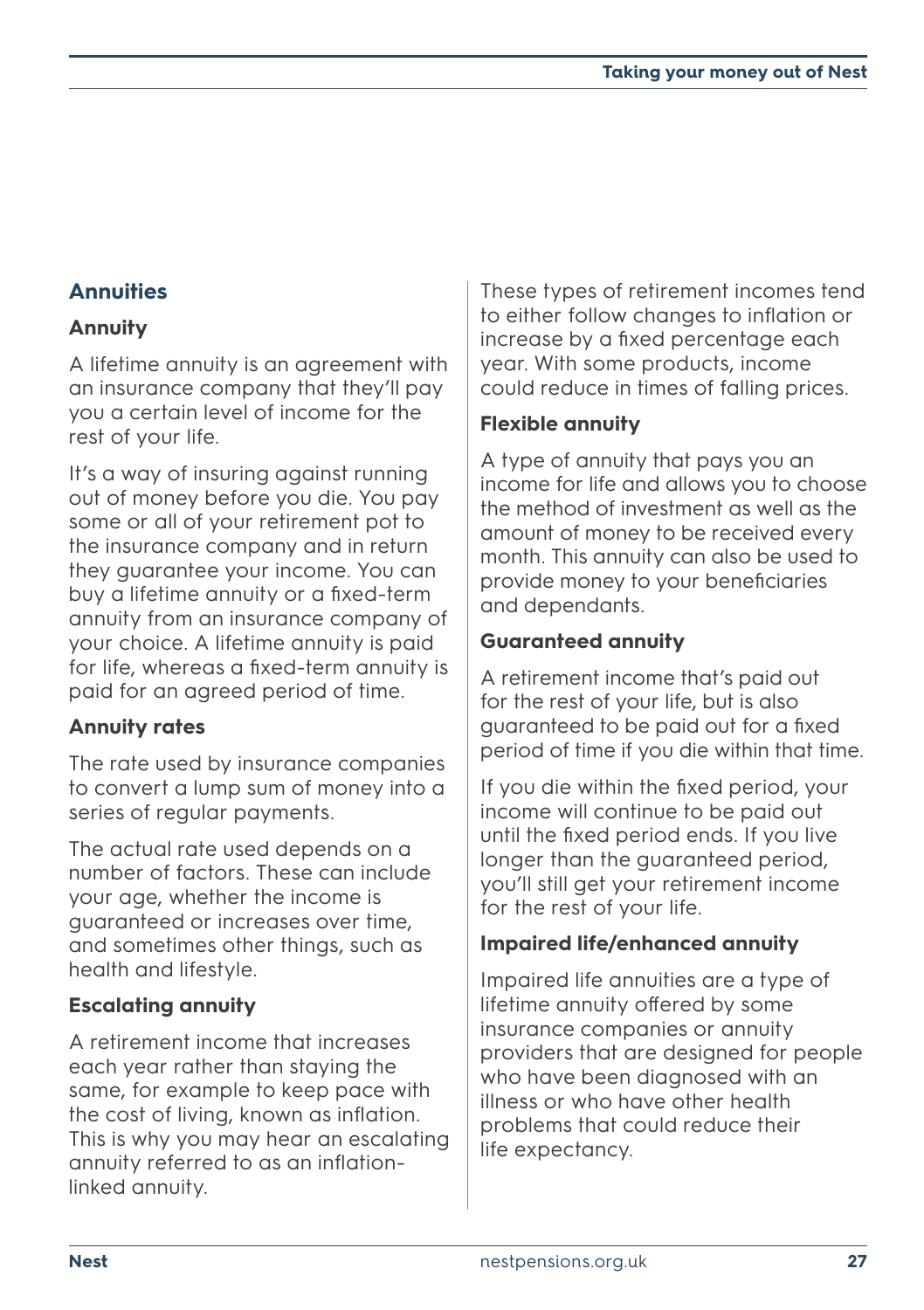Some insurance companies and annuity providers also offer enhanced annuities if, for example, you smoke, you are overweight, you have worked in certain jobs or you live in particular parts of the country.

To qualify, you'll need to complete a questionnaire providing information about your medical history and lifestyle. The annuity provider may also ask for further information from your doctor or ask you to attend a medical examination. The annuity rate that you're offered is based on an estimate of your personal life expectancy calculated using the medical and lifestyle information supplied.

#### **Inflation-linked annuity**

An annuity where the payments increase in line with inflation.

#### **Joint-life annuity**

A retirement income that's paid out to your spouse or partner if you die before they do. They'll usually get an agreed percentage of the income you were receiving.

For more information on annuities, see MoneyHelper's guide called 'Your pension, your choices', which you can find at **[moneyhelper.apsmos.](http://moneyhelper.apsmos.com/Home.html) [com/Home.html](http://moneyhelper.apsmos.com/Home.html)**

#### **Other terms**

#### **Consumer price index (CPI)**

A measure of changes in the price level of a standardised market basket of consumer goods and services typically purchased by households. If the price of these items goes up, this is called inflation. If it goes down, this is called deflation.

#### **Defined contribution pension scheme**

A type of pension scheme where you pay in a set amount each month to build up a retirement pot. You can use this money to buy an income or take it as cash when you retire. The amount you save can depend on investment returns and the amount of charges over time.

#### **Deflation**

When the cost of living goes down. It's often seen in falling prices as expressed in the consumer price index (CPI).

#### **Expression of wish**

A request to the trustees or scheme administrator of your pension scheme setting out who you'd like to receive any death benefits payable on your death. It's not binding on the trustee or scheme administrator, but they take your wishes into consideration when making their decision.

#### **Fund**

Funds are usually made up of shares and other financial products and are a way of investing a member's retirement pot in lots of different ways.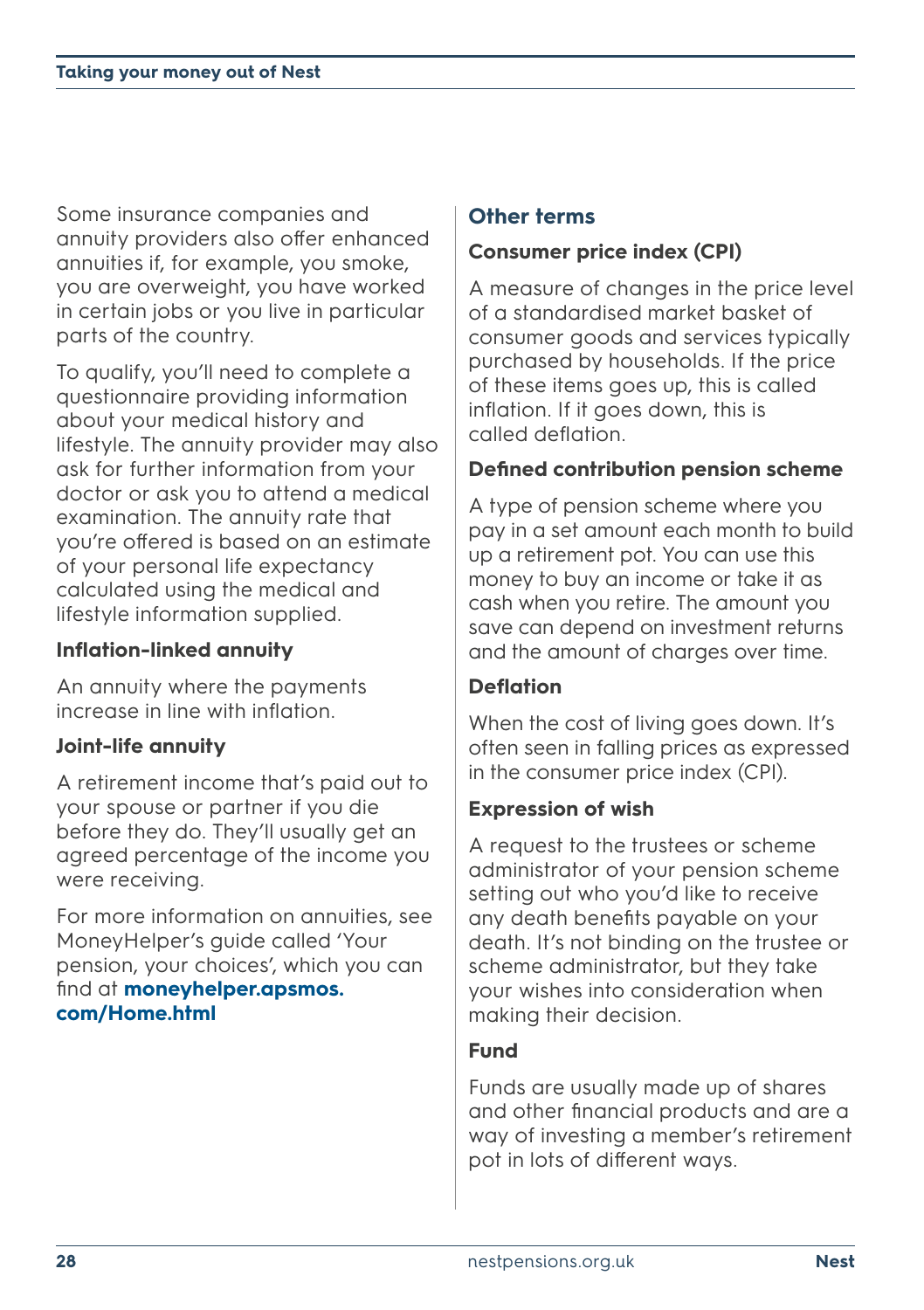# **Inflation**

When the cost of living goes up. It's often seen in rising prices as expressed in the consumer price index (CPI).

# **Incapacity**

Under Nest's rules this is a physical or mental condition that means a member is incapable of work and incapable of carrying on any occupation. Confirmation from a doctor is needed to declare that someone is incapable of work.

### **Nest Guided Retirement Fund**

An option you can choose if you're eligible and want to start taking money from your pot at retirement. It aims to make available stable and sustainable amounts of money which you can withdraw and to reduce the risk of your pot running out.

# **Nest Retirement Date Funds**

Unless you choose a different investment option, this is where your retirement pot will be invested until your Nest retirement date. The money will be put into a fund designed to be ready for the year we expect you to take your money out. If your retirement date is 2025, your money will be invested in the Nest 2025 Retirement Date Fund. You can change your retirement date any time by logging in at **n[estpensions.](http://nestpensions.org.uk/login) [org.uk/login](http://nestpensions.org.uk/login)**

# **Nominated beneficiary**

A person or number of people or a trust, charity, club or society, or a combination of any of these, that you choose to give your retirement pot to if you die before taking your money out of the scheme.

# **Open market option**

Shopping around for a retirement income. It gives you complete flexibility to choose how you take an income in retirement.

# **Retail price index (RPI)**

An older measure of inflation that tracks the prices of everyday things we buy, such as food, clothes, bus fares and petrol.

#### **Retirement pot**

Nest's name for the money you save through a pension scheme. It includes your contributions and any contributions from your employer as well as tax relief and any investment returns. It is also sometimes called a pension pot.

### **Retirement pack**

Your retirement pack includes this booklet as well as your retirement letter, which tells you which choices apply to you and the forms you'll need if you choose to take money out of Nest.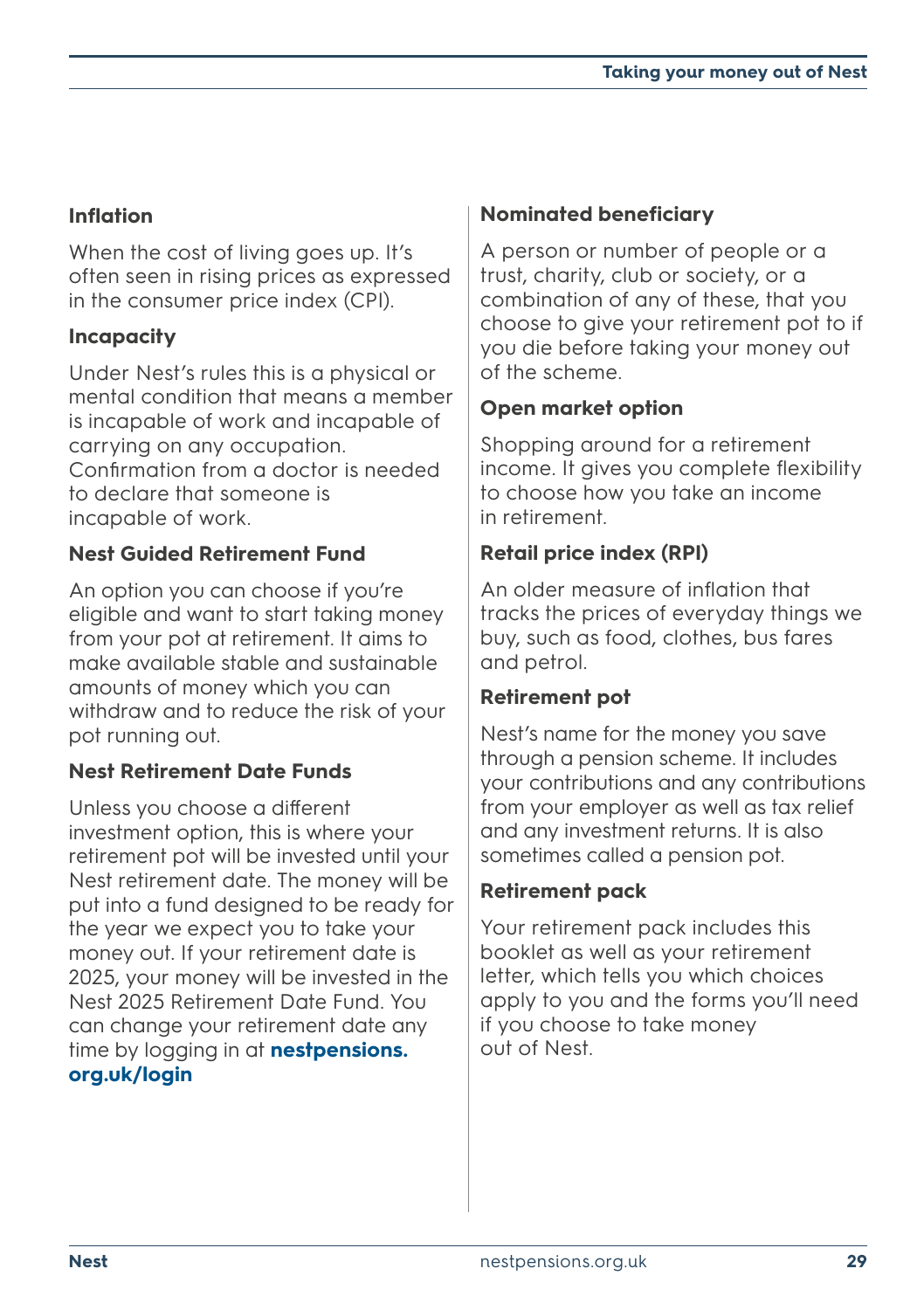#### **State Pension**

The amount of money you could receive from the government when you reach State Pension age. The figure for the full flat-rate State Pension is currently £185.15 per week.

The flat-rate State Pension replaces the basic State Pension and the State Second Pension for those people reaching their State Pension age on or after April 2016.

#### **State Pension age**

The age when people normally start getting their State Pension. You can find out what your State Pension age is by visiting **[gov.uk/state-pension-age](http://gov.uk/state-pension-age)**

#### **Tax-registered pension scheme**

For a pension scheme to qualify for tax relief, it must be registered with HMRC for that purpose and comply with limits set out in the Finance Act 2004.

#### **Tax relief**

The money Nest claims from the government for you based on what you pay into your retirement pot and HMRC rules.

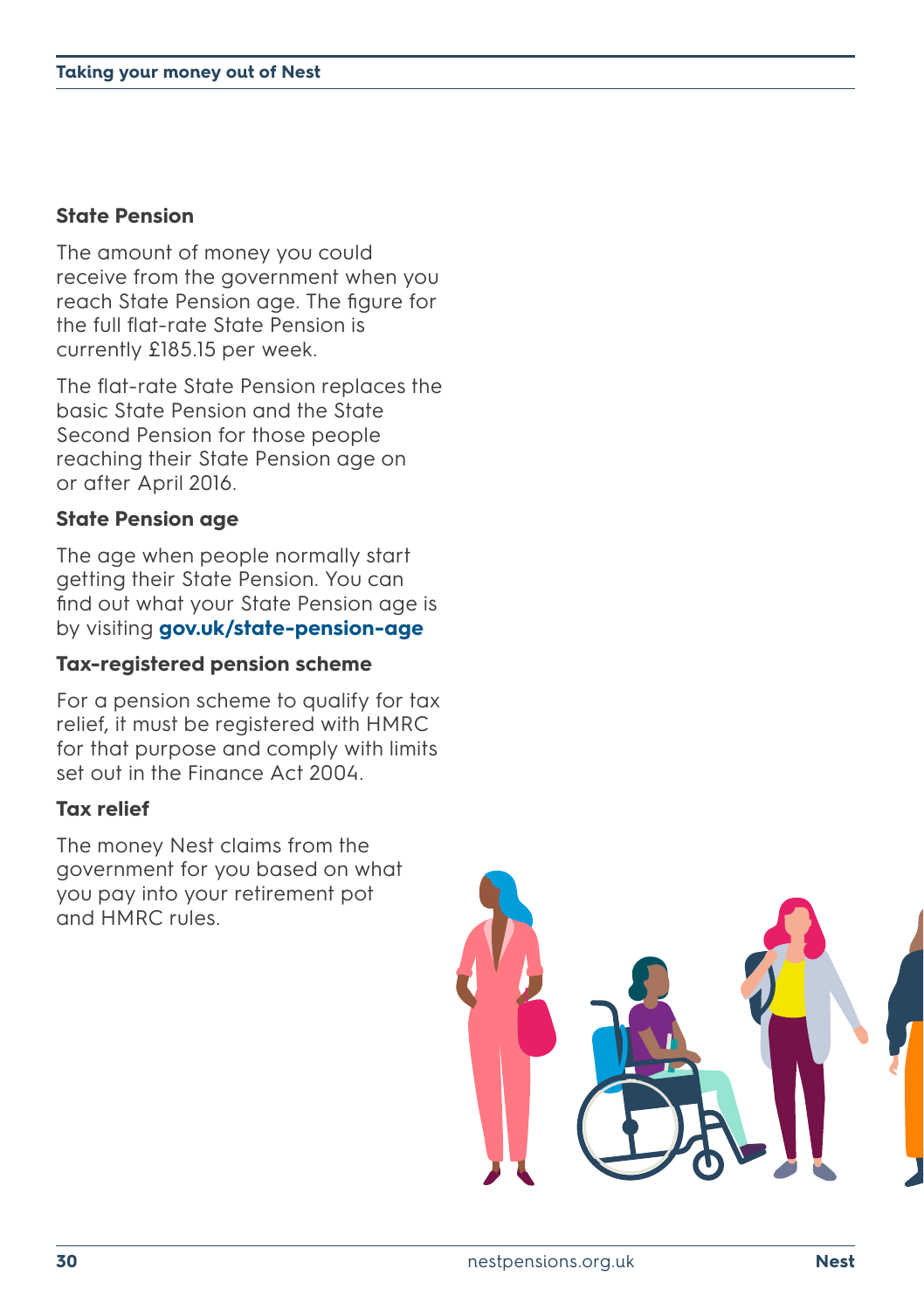Some of the areas this booklet covers are set out in the legal framework that governs Nest, known as the Nest Order and Rules. We've taken care to make sure that where this booklet summarises the Order and Rules it's as accurate as possible. It doesn't cover everything, and the Order and Rules will always take priority. You can read the full Order and Rules at **[nestpensions.org.uk/](https://www.nestpensions.org.uk/schemeweb/nest/nestcorporation/how-nest-is-run/order-and-rules.html)library**